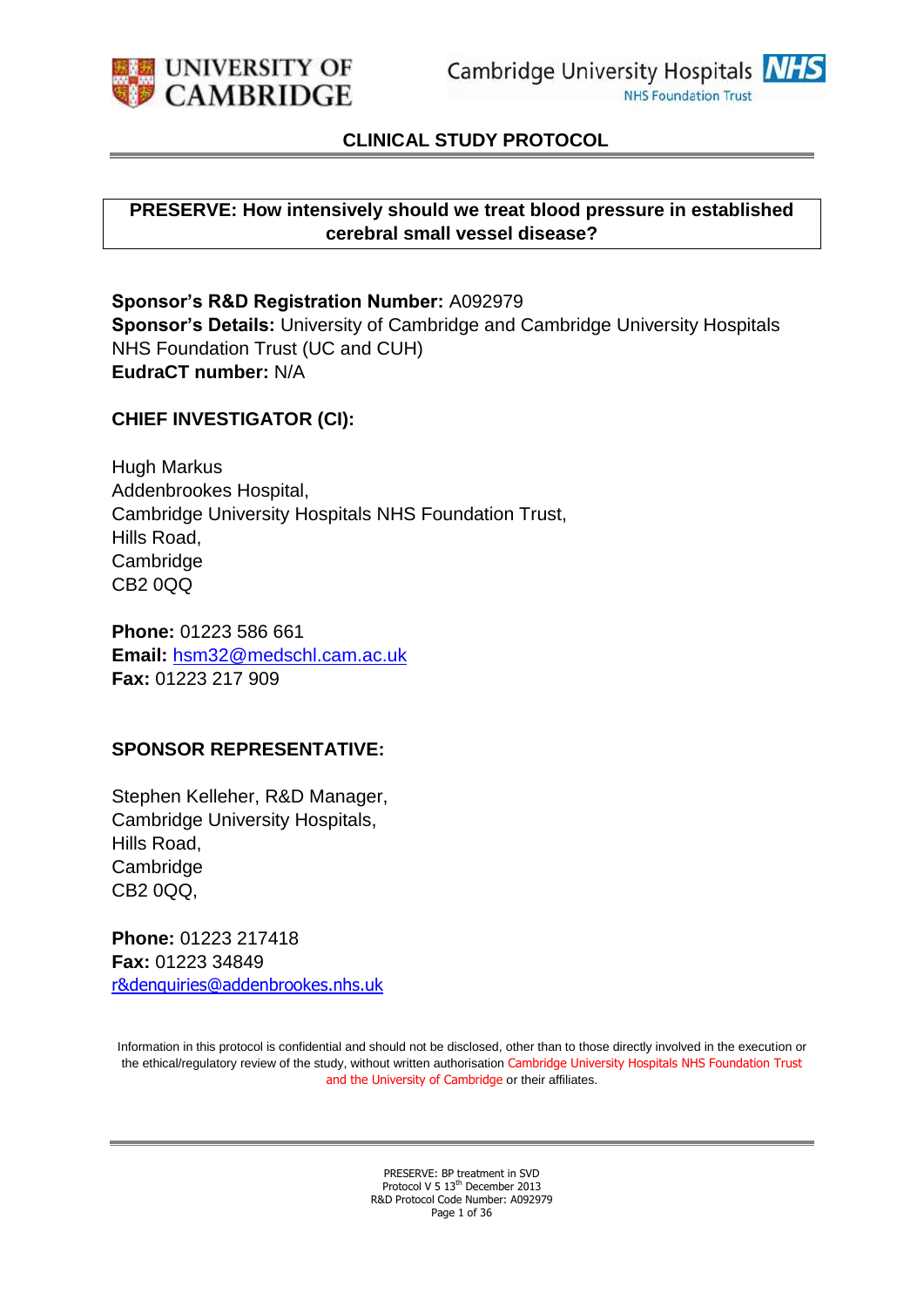# **Signature Page and Statement**

The Chief Investigator (CI), UC and CUH have discussed this protocol. The investigators agree to perform the investigations and to abide by this protocol except in the case of medical emergency or where departures from it are mutually agreed in writing.

The Investigator agrees to conduct the trial in compliance with the protocol, GCP and the Data Protection Act (1998), the Trust Information Governance Policy (or other local equivalent), the Research Governance Framework (2005), the Sponsor's SOPs, and other regulatory requirements as appropriate.

This protocol has been written in accordance to the Sponsor's procedure outlined in the Standard Operating Procedure (SOP) identified as: JRODOC001 Protocol Template V1.0.doc

| <b>Chief Investigator</b>             |           |      |  |
|---------------------------------------|-----------|------|--|
| Prof Hugh Markus                      |           |      |  |
| Professor of Neurology                |           |      |  |
| University of Cambridge               | Signature | Date |  |
| <b>Sponsor Representative</b>         |           |      |  |
| Stephen Kelleher, R&D Manager         |           |      |  |
| <b>Cambridge University Hospitals</b> | Signature | Date |  |

PRESERVE: BP treatment in SVD Protocol V 5 13<sup>th</sup> December 2013 R&D Protocol Code Number: A092979 Page 2 of 36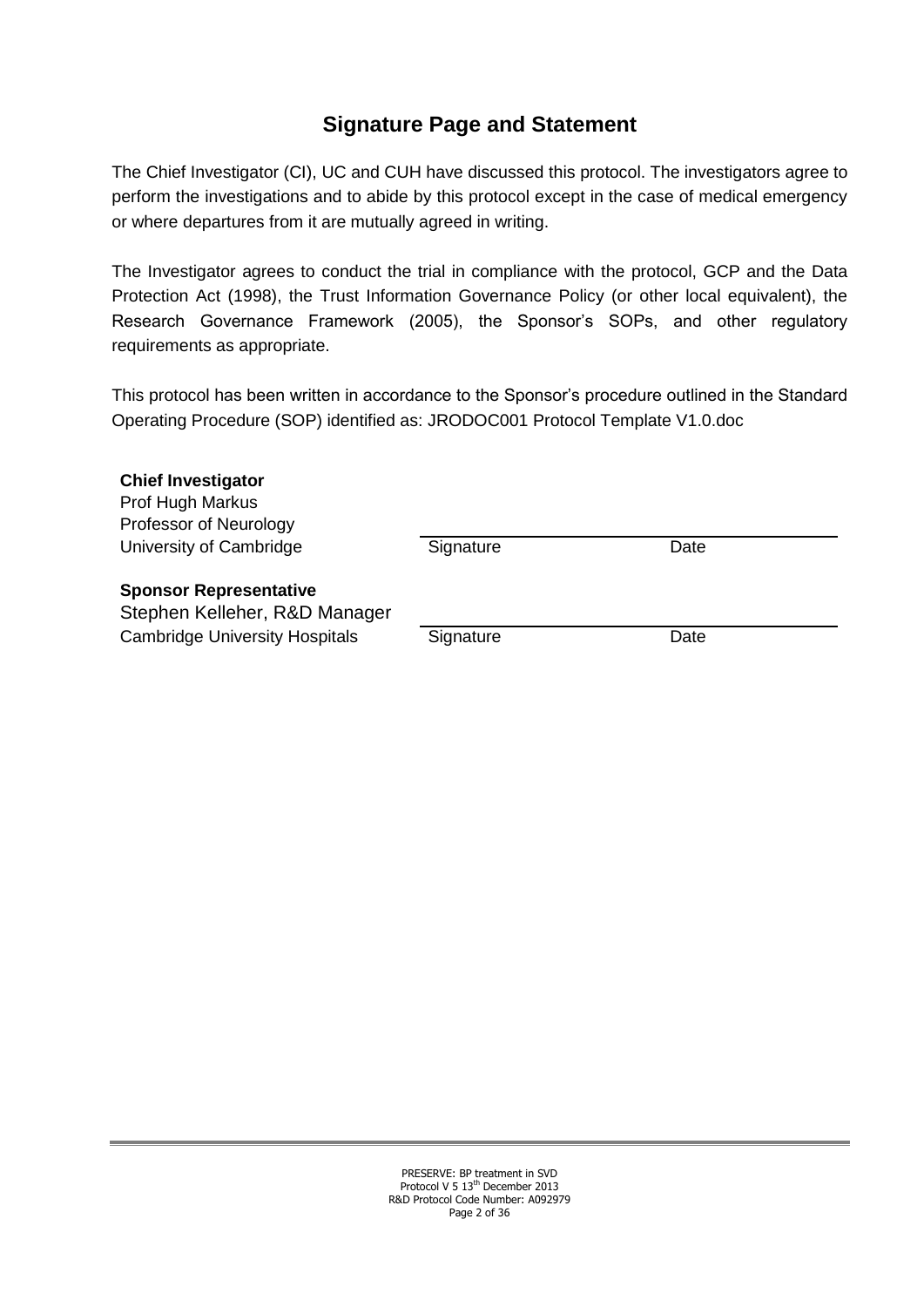| 1               |                                                |
|-----------------|------------------------------------------------|
| 2               |                                                |
| 3               |                                                |
| 4               |                                                |
| 4.1             |                                                |
| 5               |                                                |
| 5.1             |                                                |
| 5.2             |                                                |
| 6               |                                                |
| 6.1             |                                                |
| $\overline{7}$  |                                                |
| 7.1             |                                                |
| 7.2             |                                                |
| 8               |                                                |
| 9               |                                                |
| 9.1             |                                                |
| 9.2             | Participant Loss of Capacity                   |
| 9.3             |                                                |
| 10              | <b>Treatment strategies</b>                    |
| 11              |                                                |
|                 | 11.1                                           |
|                 | 11.2                                           |
|                 | 11.3                                           |
|                 | 11.4                                           |
|                 | Laboratory and radiological procedures<br>11.5 |
|                 | Definition of end of trial<br>11.6             |
|                 | 11.7<br>Drop outs                              |
| 12 <sup>2</sup> |                                                |
| 13              |                                                |
|                 | 13.1                                           |
|                 | 13.2                                           |
|                 | 13.3                                           |
| 14              |                                                |
| 15              |                                                |
| 16              |                                                |
|                 | 16.1                                           |
|                 | 16.2                                           |
|                 | 16.3                                           |
| 17              |                                                |
| 18              |                                                |
| 19              |                                                |
| 20              |                                                |
| 21              |                                                |
| 22              |                                                |

# **Contents**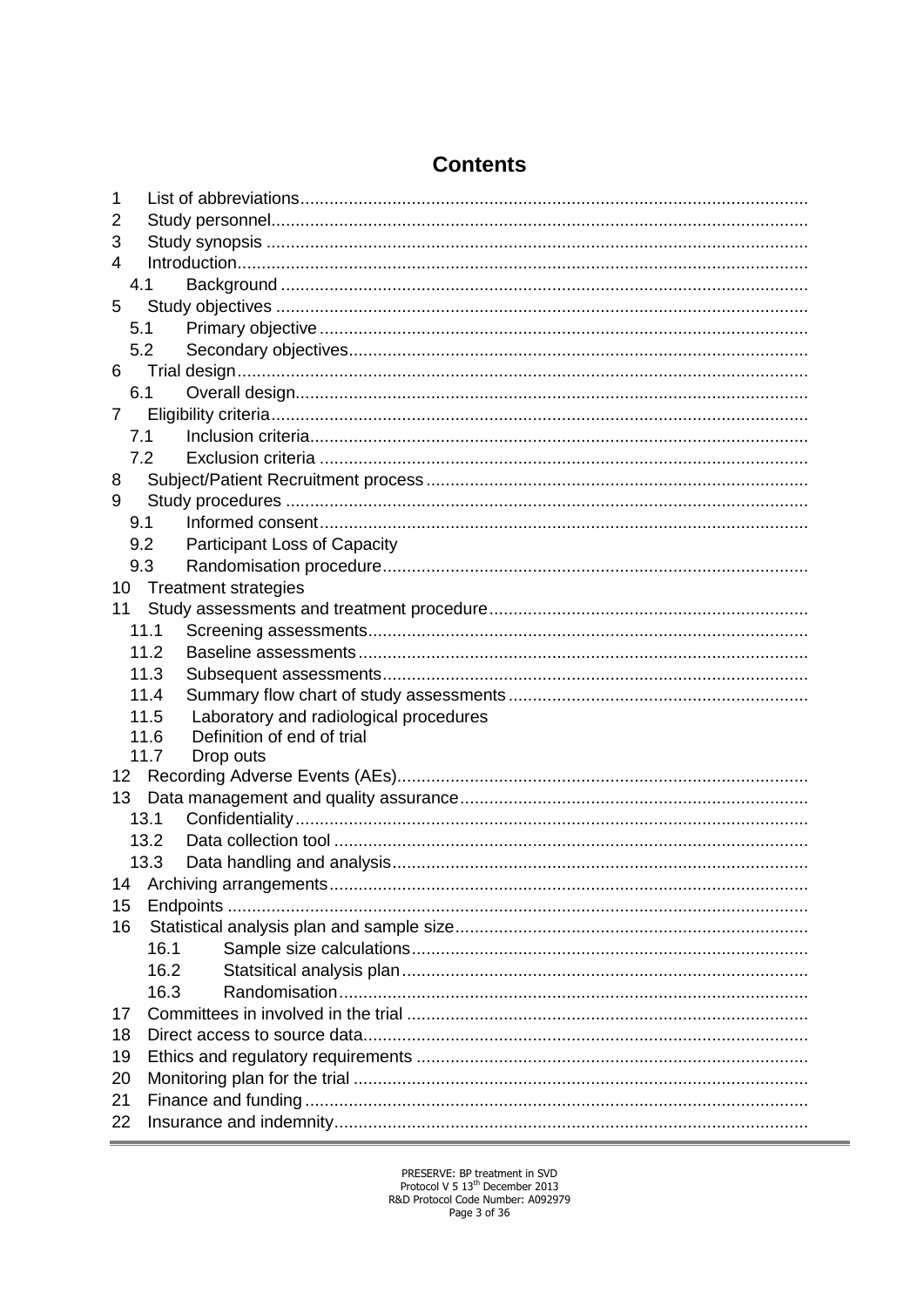<span id="page-3-0"></span>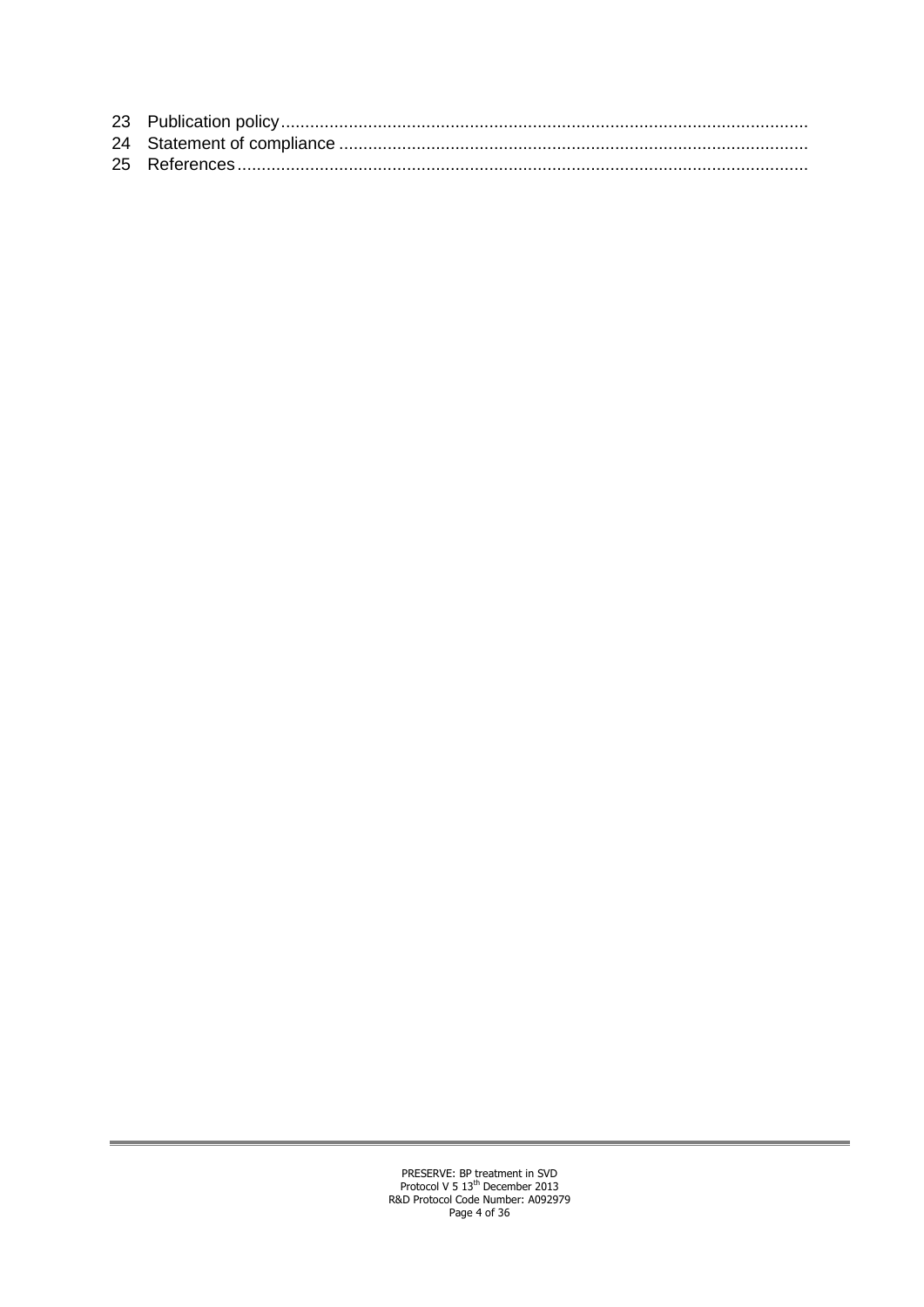# **1 List of abbreviations**

| AE            | <b>Adverse Event</b>                                      |
|---------------|-----------------------------------------------------------|
| AR            | <b>Adverse Reaction</b>                                   |
| <b>ASR</b>    | <b>Annual Safety Report</b>                               |
| <b>BHS</b>    | <b>British Hypertension Society</b>                       |
| <b>BP</b>     | <b>Blood pressure</b>                                     |
| <b>CBF</b>    | Cerebral blood flow                                       |
| CI            | Chief Investigator                                        |
| <b>CRF</b>    | Case Report Form                                          |
| <b>CUH</b>    | <b>Cambridge University Hospitals</b>                     |
| <b>DMC</b>    | <b>Data Monitoring Committee</b>                          |
| DTI           | Diffusion tensor imaging                                  |
| EudraCT       | <b>European Clinical Trials Database</b>                  |
| <b>GAfREC</b> | Governance Arrangements for NHS Research Ethics           |
| <b>GCP</b>    | <b>Good Clinical Practice</b>                             |
| IB            | <b>Investigator Brochure</b>                              |
| <b>ICF</b>    | <b>Informed Consent Form</b>                              |
| <b>ISF</b>    | <b>Investigator Site File</b>                             |
| <b>ISRCTN</b> | International Standard Randomised Controlled Trial Number |
| Main REC      | <b>Main Research Ethics Committee</b>                     |
| <b>MMSE</b>   | Mini-mental state examination                             |
| PI            | Principal Investigator                                    |
| <b>PIS</b>    | <b>Participant Information Sheet</b>                      |
| QA            | <b>Quality Assurance</b>                                  |
| QC            | <b>Quality Control</b>                                    |
| <b>RCT</b>    | <b>Randomised Control Trial</b>                           |
| <b>REC</b>    | <b>Research Ethics Committee</b>                          |
| <b>SAR</b>    | <b>Serious Adverse Reaction</b>                           |
| <b>SAE</b>    | <b>Serious Adverse Event</b>                              |
| <b>SDV</b>    | <b>Source Document Verification</b>                       |
| <b>SOP</b>    | <b>Standard Operating Procedure</b>                       |
| <b>SSA</b>    | <b>Site Specific Assessment</b>                           |
| <b>SVD</b>    | Cerebral small vessel disease                             |
| <b>TMG</b>    | <b>Trial Management Group</b>                             |
| <b>TSC</b>    | <b>Trial Steering Committee</b>                           |
| <b>UC</b>     | University of Cambridge                                   |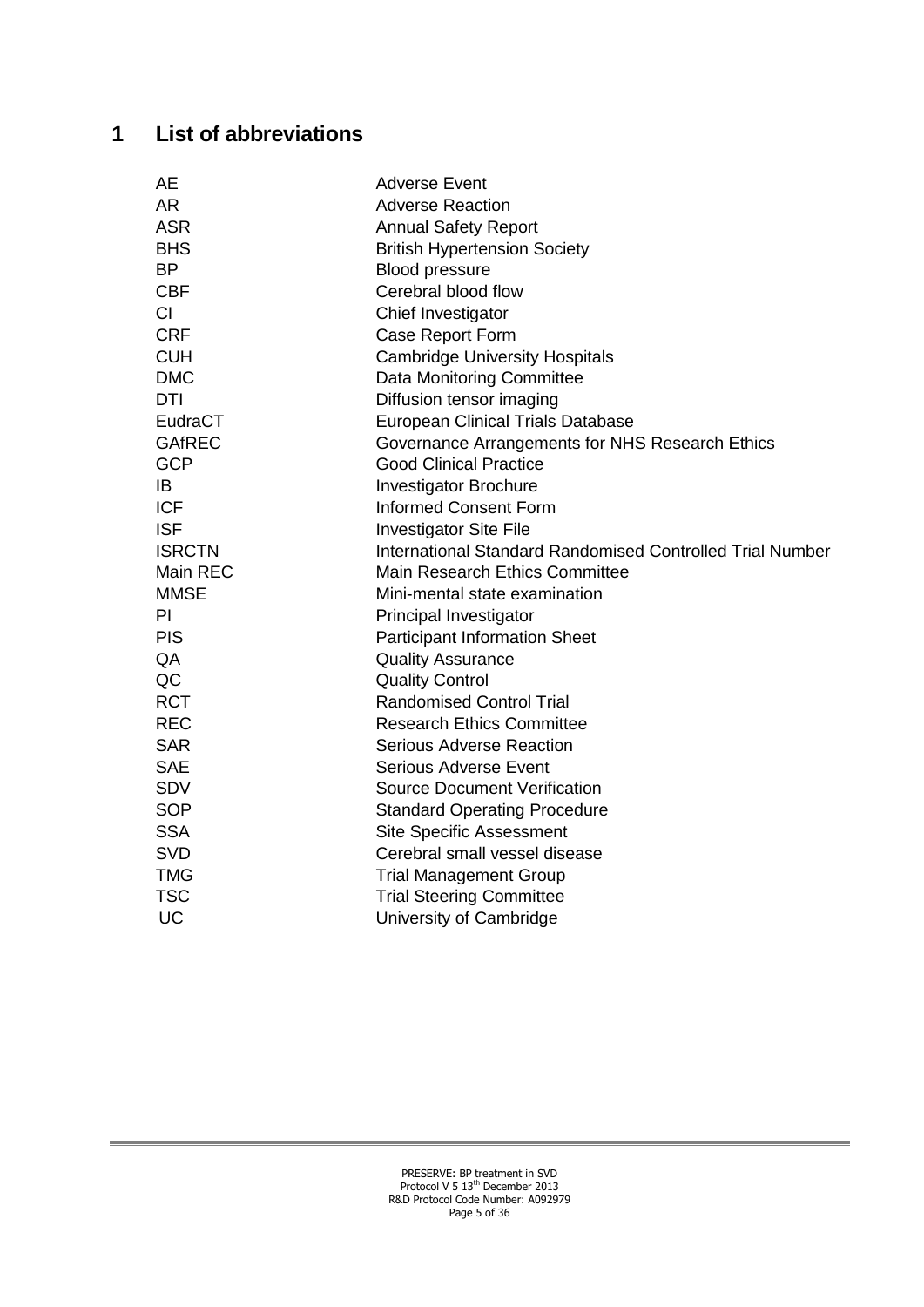## <span id="page-5-0"></span>**2 Study personnel**

**Principal Investigator (PI):** Hugh Markus

Department of Clinical Neurosciences, R3, Box 83, Cambridge Biomedical Campus, Cambridge, CB2 0QQ Email: hsm32@medscl.cam.ac.uk

Phone: 01223 586 661

Fax: 01223 217 909

#### **Co-Investigators** : Gary A Ford, CBE

Chief Executive Officer, Oxford Academic Health Science Network Consultant Stroke Physician, Oxford University Hospitals NHS **Trust** John Eccles House Robert Robinson Avenue Oxford Science Park Oxford OX4 4GA

Email: Gary.Ford@ouh.nhs.uk

Tom Barrick Senior Lecturer in Image Analysis Stroke and Dementia Research Centre St George's University of London London, UK

Email: t.barrick@sgul.ac.uk

Jonathan Birns Consultant in Stroke Medicine, Geriatrics & General Medicine, Guy's & St Thomas' NHS Foundation Trust London, UK

Email: jonathan.birns@gstt.nhs.uk

Andrew Blamire Professor of Magnetic Resonance Physics Newcastle University, Newcastle, UK

Email: a.m.blamire@newcastle.ac.uk

PRESERVE: BP treatment in SVD Protocol V 5 13<sup>th</sup> December 2013 R&D Protocol Code Number: A092979 Page 6 of 36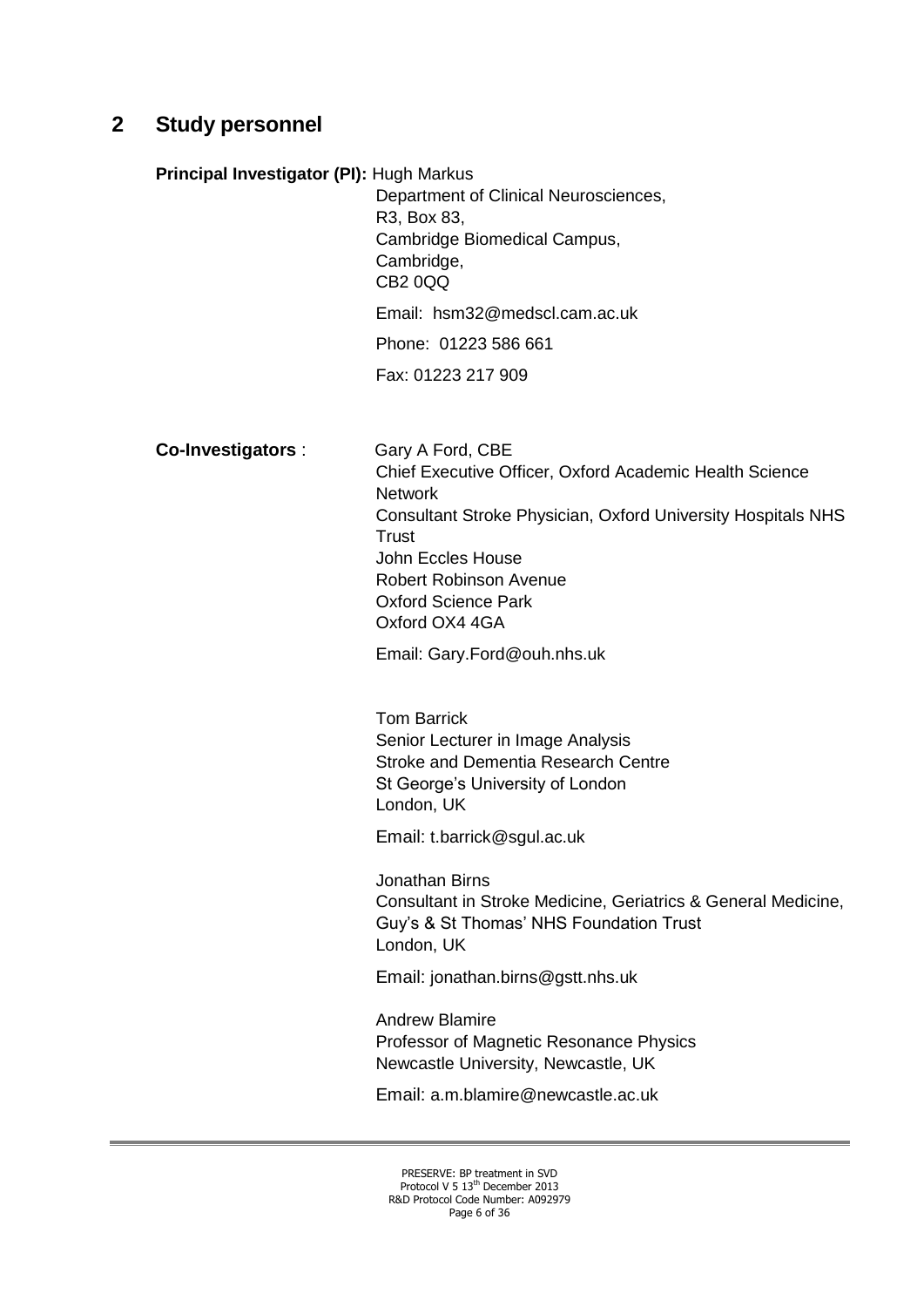Robin Morris Professor of Neuropsychology King's College, Institute of Psychiatry London, UK

Email: Robin.Morris@kcl.ac.uk

John O'Brien Professor of Old Age Psychiatry Addenbrookes Hospital, Cambridge

Email: john.obrien@medschl.cam.ac.uk

PRESERVE: BP treatment in SVD<br>Protocol V 5 13<sup>th</sup> December 2013 R&D Protocol Code Number: A092979 Page 7 of 36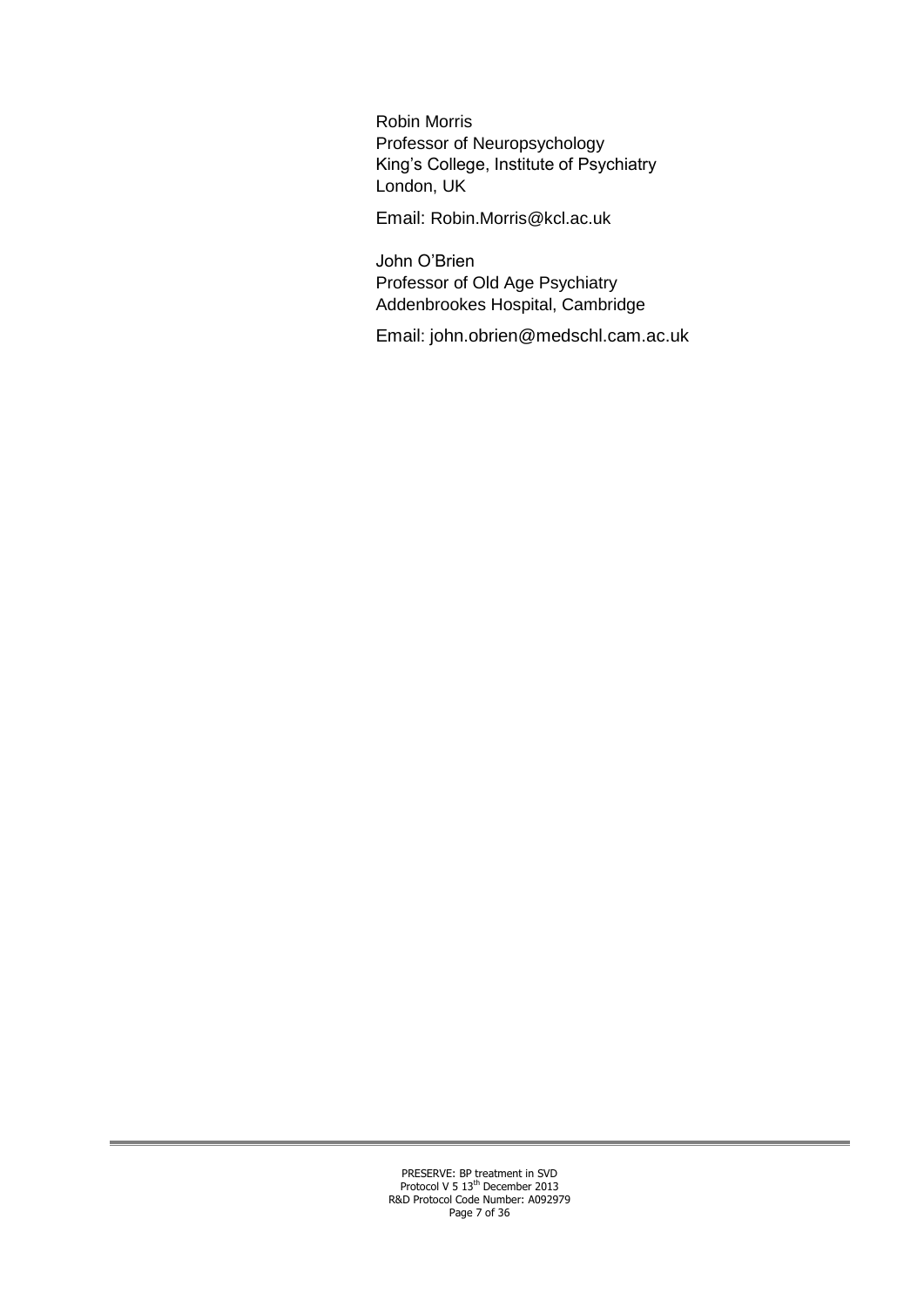# <span id="page-7-0"></span>**3 Study synopsis**

| Full study title:              | How intensively should we treat blood pressure in established<br>cerebral small vessel disease?                                                                                                                                                                                                                                                                                                                                                                                                                                                                                                                                                                                                                  |  |  |  |
|--------------------------------|------------------------------------------------------------------------------------------------------------------------------------------------------------------------------------------------------------------------------------------------------------------------------------------------------------------------------------------------------------------------------------------------------------------------------------------------------------------------------------------------------------------------------------------------------------------------------------------------------------------------------------------------------------------------------------------------------------------|--|--|--|
| Short study title:             | <b>PRESERVE</b>                                                                                                                                                                                                                                                                                                                                                                                                                                                                                                                                                                                                                                                                                                  |  |  |  |
| <b>Study R&amp;D number:</b>   | A092979                                                                                                                                                                                                                                                                                                                                                                                                                                                                                                                                                                                                                                                                                                          |  |  |  |
| <b>Study drug:</b>             | Not applicable                                                                                                                                                                                                                                                                                                                                                                                                                                                                                                                                                                                                                                                                                                   |  |  |  |
| <b>Chief Investigator:</b>     | <b>Hugh Markus</b>                                                                                                                                                                                                                                                                                                                                                                                                                                                                                                                                                                                                                                                                                               |  |  |  |
| <b>Study centres/sites:</b>    | Within the UK Stroke Research Network                                                                                                                                                                                                                                                                                                                                                                                                                                                                                                                                                                                                                                                                            |  |  |  |
| <b>Study duration:</b>         | 4 years                                                                                                                                                                                                                                                                                                                                                                                                                                                                                                                                                                                                                                                                                                          |  |  |  |
| <b>Clinical phase:</b>         | Phase 2                                                                                                                                                                                                                                                                                                                                                                                                                                                                                                                                                                                                                                                                                                          |  |  |  |
| <b>Primary Objective:</b>      | To determine whether a strategy of intensive, versus standard,<br>treatment of BP in hypertensive individuals with cerebral small<br>vessel disease (SVD) and leukoaraiosis is associated with reduced<br>cognitive decline.                                                                                                                                                                                                                                                                                                                                                                                                                                                                                     |  |  |  |
| <b>Secondary</b><br>Objective: | 1. In a subgroup of the overall RCT to determine whether a<br>strategy of intensive, versus standard, treatment of BP in<br>hypertensive individuals with SVD and leukoaraiosis is associated<br>with brain changes detectable on serial MRI imaging: namely a<br>reduced rate of white matter damage assessed by Diffusion Tensor<br>Imaging, a reduced rate of brain atrophy and an increase in<br>cerebral blood flow (CBF)<br>2. To compare the sensitivity of diffusion tensor MRI and brain<br>atrophy as surrogate markers of white matter damage for<br>therapeutic trials and their relationship to cognitive decline,<br>compared with the conventional MRI marker of T2 white matter<br>lesion volume |  |  |  |
| <b>Study population:</b>       | Patients with clinical and radiological features of cerebral small<br>vessel disease                                                                                                                                                                                                                                                                                                                                                                                                                                                                                                                                                                                                                             |  |  |  |
| <b>Methodology:</b>            | Randomised trial of two treatment regimens with primary outcome<br>of change in cognition and secondary outcome of change in MRI<br>parameters                                                                                                                                                                                                                                                                                                                                                                                                                                                                                                                                                                   |  |  |  |
|                                | Study drugs, Dose and Mode of Administration: Not applicable                                                                                                                                                                                                                                                                                                                                                                                                                                                                                                                                                                                                                                                     |  |  |  |
| <b>Duration of Treatment:</b>  | 2 years                                                                                                                                                                                                                                                                                                                                                                                                                                                                                                                                                                                                                                                                                                          |  |  |  |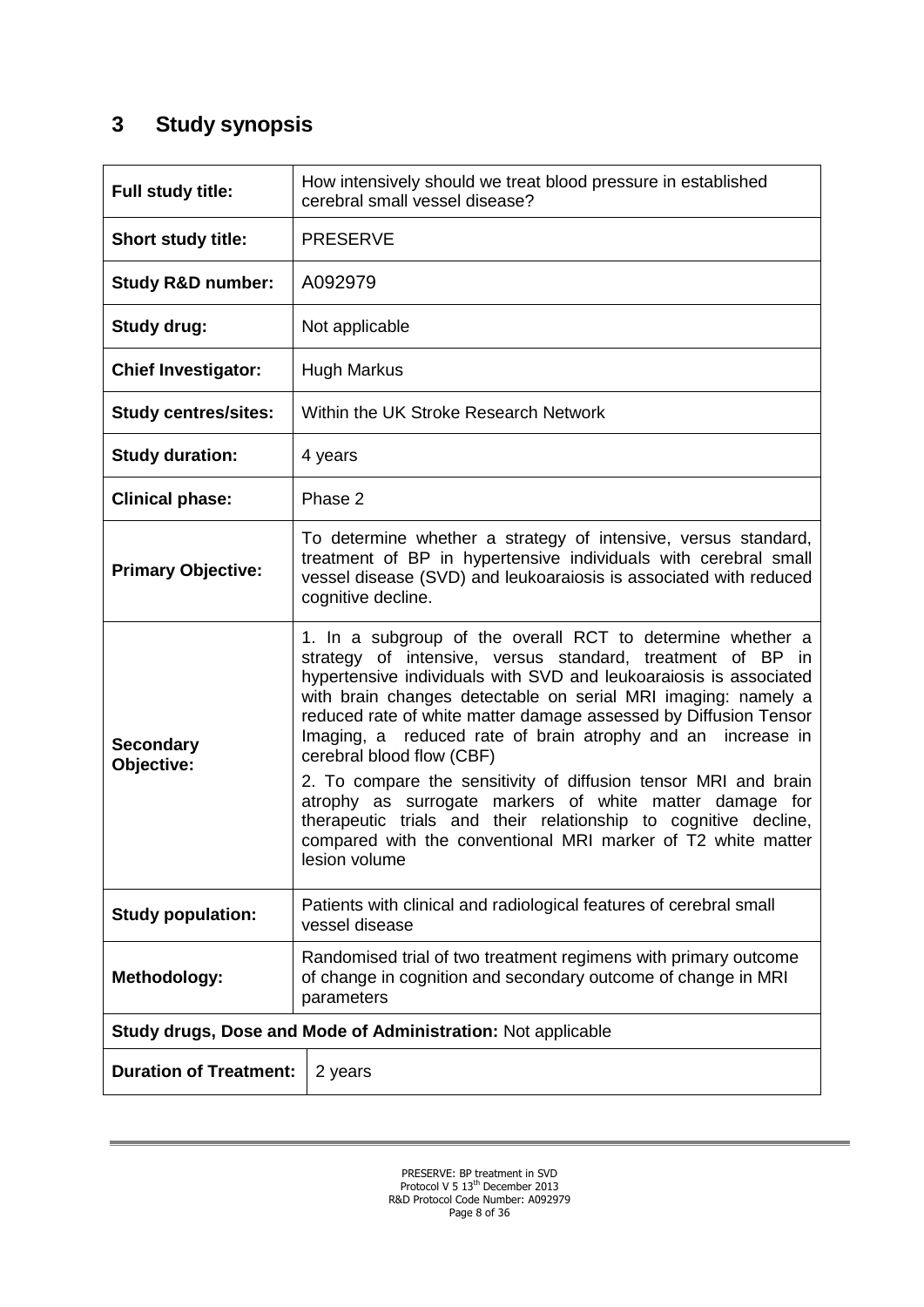# <span id="page-8-0"></span>**4 Introduction**

## <span id="page-8-1"></span>**4.1 Background**

Cerebral small vessel disease (SVD) accounts for about 20% of all stroke (lacunar stroke) and is now recognised to be the major cause of vascular cognitive impairment and dementia (1). Therefore, it presents a major public health problem. It arises from disease in the small perforating arteries supplying the white matter and deep gray matter structures. Radiologically one sees a combination of small discrete lacunar infarcts with or without more diffuse ischaemic changes, best seen on T2-weighted Magnetic Resonance Imaging (MRI) as high signal and referred to as leukoaraiosis (or white matter hyperintensities).

In patients with cognitive impairment due to SVD a characteristic picture of "subcortical" cognitive impairment is seen with impairment of executive function and information processing speed being prominent while episodic memory is preserved.(2,3) Commonly used screening tools for cognitive impairment, such as the Mini Mental State Examination score (MMSE), were designed for the pattern of impairment seen in cortical dementias such as Alzheimer's disease and are insensitive to the deficits seen in SVD. However, using a cognitive battery tailored to the deficit seen in SVD we have shown (previously and more recently in a Stroke Association project grant) that as many as 50% of patients with lacunar stroke have cognitive deficits.(4,5)

Cognitive deficits are much more common in SVD patients with accompanying leukoaraiosis. Leukoaraiosis in this patient group is related to progressive cognitive impairment and a high risk of developing dementia and disability.(6,7) The recent prospective LADIS study in 639 subjects showed leukoaraiosis specifically contributed to the deterioration in psychomotor speed and executive function which occurred during follow-up.(7) Despite this association between leukoaraiosis and cognition, the correlation between cognition and MRI T2-lesion volume (leukoaraiosis volume) in patients presenting with clinical SVD is weak.(8,9) This may be because T2-high signal does not differentiate between areas of increased water content and structural damage.(10) Using Diffusion Tensor Imaging (DTI) it is possible to better image white matter tract structure, and we have shown that DTI parameters correlate highly significantly with cognitive impairment in this group, and to a greater extent than T2-lesion volume.(8,9,11) This supports a role for white matter tract damage and subsequent cortical-subcortical disconnection in causing cognitive impairment in these patients.

> PRESERVE: BP treatment in SVD Protocol V 5 13<sup>th</sup> December 2013 R&D Protocol Code Number: A092979 Page 9 of 36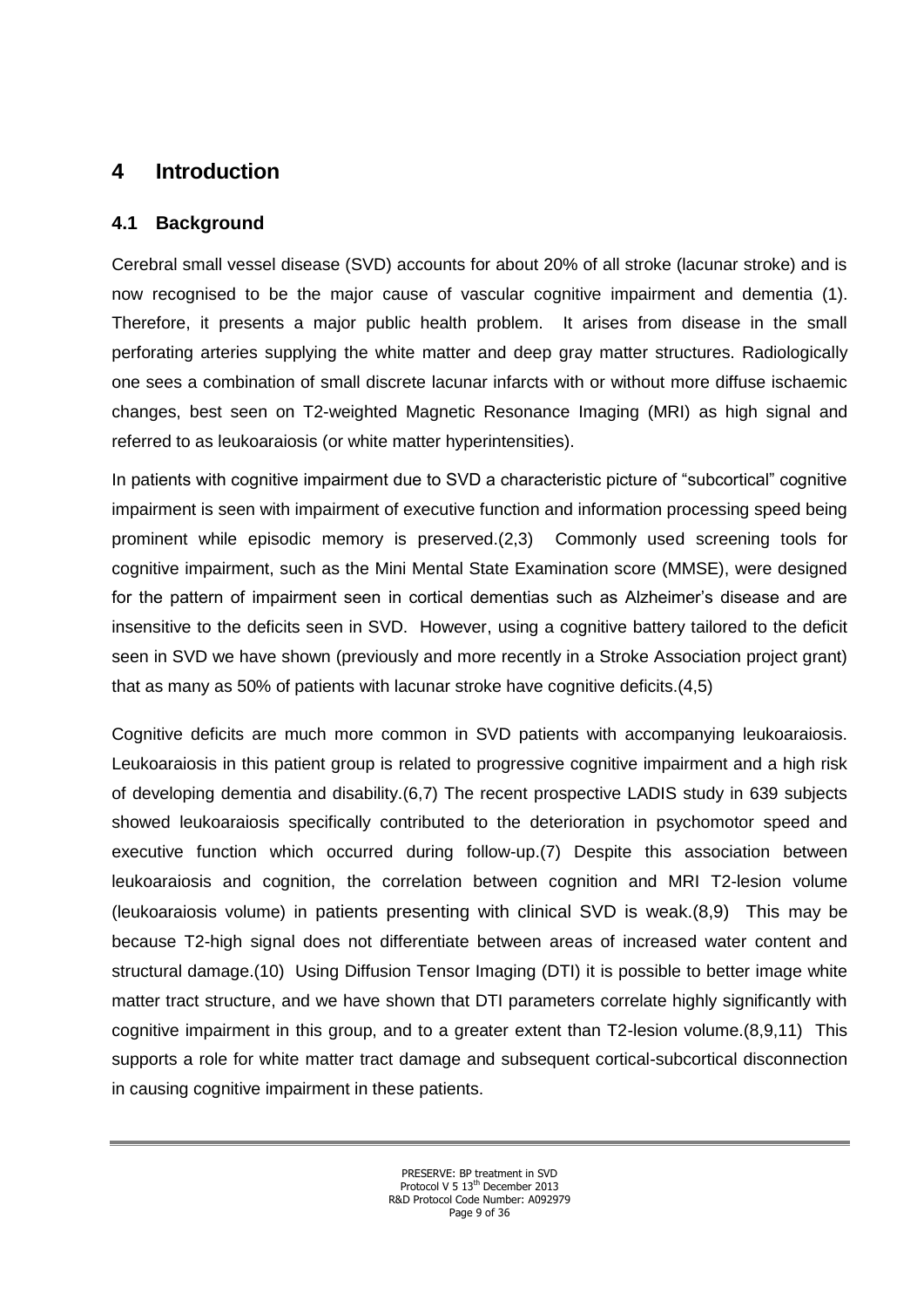Hypertension is the major risk factor for SVD, being present in up to 80-90% of patients with lacunar stroke and leukoaraiosis.(12) In asymptomatic individuals there is a strong relationship between blood pressure(BP) and leukoaraiosis volume, and treatment of BP reduces leukoaraiosis progression.(13,14) However, the situation is more complex in patients with symptomatic SVD, particularly in those with accompanying leukoaraiosis. In stroke patients as a whole there is strong evidence that treating BP, even in individuals with BP in the "normal" range, reduces recurrent stroke as well as heart and renal disease.(15) However, it has also been suggested that over-zealous treatment of BP in this group with extensive leukoaraiosis could have deleterious consequences.(16) An important mechanism underlying leukoaraiosis is believed to be hypoperfusion in the internal watershed areas at the distal supply of the perforating arteries. We, and others, have confirmed reduced white matter cerebral blood flow (CBF) in SVD,(17,18) and impaired cerebral autoregulation has also been reported.(19) The relative contributions of hypertension and leukoaraiosis to these changes, and the effect of BP lowering on white matter CBF are unclear. Data from the Newcastle group suggest these changes may be reversible. Using MR arterial spin labelling to measure CBF, intensive BP lowering in older people (to target BP <125 mm Hg systolic) increased CBF which was unchanged in a control group treated to a standard BP target (<140 mmHg systolic).(see fig below) Whether similar changes occur in patients with established leukoaraiosis is unknown. (20)

> 110 CBF (ml/100g/min) 12 Weeks 100 90 80 70 60 Intensive Usual 80 90 100 50 60 70 CBF (ml/100g/min) Baseline

The relationship between hypertensive therapy and cognition is also complex. Prospective longitudinal studies have described an association between raised blood pressure (BP) in midlife and impaired cognition and dementia in later life.(21-23) Studies comparing matched groups of untreated hypertensive and normotensive subjects have demonstrated impairments in some aspects of cognition, even in the absence of clinical vascular disease. (24,25) However the effect of antihypertensive treatment on cognitive function is less clear with differing results in different trials.(26-28) These differences may be partly explained by differing methodology, selective drop

Fig. Data from our study in hypertensive individuals. On the left axial brain slices showing cerebral blood flow (CBF) can be seen. The plot on the right shows baseline CBF values plotted against CBF values at the end of the study. One can see that while baseline values did not differ, follow-up CBF values were higher in the group receiving intensive blood pressure treatment

> PRESERVE: BP treatment in SVD Protocol V 5 13<sup>th</sup> December 2013 R&D Protocol Code Number: A092979 Page 10 of 36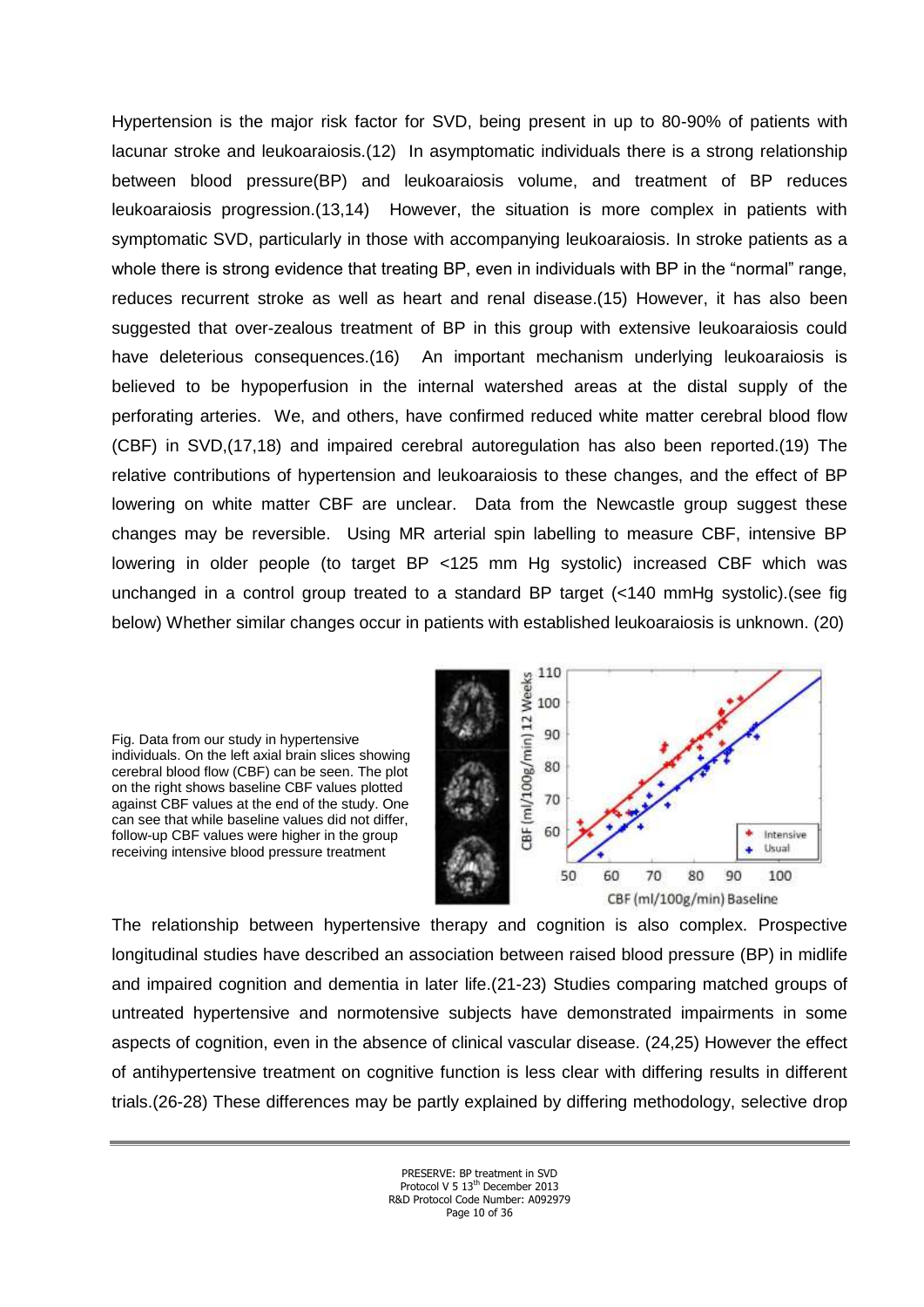out of those with cognitive decline, and particularly the use of cognitive tests such as the MMSE which are insensitive to the cognitive profile of SVD as outlined above. For example a substudy of the SCOPE trial (29), which overall showed no difference in MMSE between groups (28), found a possible reduction in cognition in the candesartan treated group when more appropriate cognitive tests were used. The above studies have been in unselected individuals with hypertension: the situation is even less clear in patients with SVD and leukoaraiosis. In this group a reduction in BP could be protective due to increasing CBF and/or delaying progression of leukoaraiosis.(16) Conversely it has been proposed that reduced BP could cause a reduction in CBF in individuals with already established SVD and irreversible vessel damage which results in impaired autoregulation, and this could worsen cognition. (16)

Uncertainty about the risk and benefits of BP lowering in this patient group with SVD and leukoaraiosis means that some clinicians treat BP aggressively in this group while others are cautious particularly in older patients.(16) Individual case reports and small series have suggested excessive BP lowering can be hazardous and the optimal target BP remains unclear. There are no randomised controlled trials which have adequately addressed the issue of benefits and risks from different target BP.

We have reviewed the available data (16,30) and identified a number of issues making interpretation difficult:

- 1. Randomised trials of the effect of BP treatment on cognition have produced conflicting results with no change or trends to improvement in cognition. These studies have generally been underpowered to detect a benefit on cognition, usually because the trial was powered on the basis of vascular outcomes which occur more frequently. Many trials had significant loss to follow up; selective loss of patients at higher risk of cognitive impairment may have masked any treatment effect on cognitive decline (31).
- 2. There have been no published trials specifically looking at the SVD patient group. Those available have been in normal individuals or individuals with unselected stroke. The pathophysiological picture is quite different in SVD with leuokaraiosis and therefore the research question needs to be asked specifically in this group. The recently funded Prevention Of Decline in Cognition After Stroke Trial (PODCAST) is looking at the important question of whether cardiovascular risk factor treatment in all types of stroke patients prevents subsequent cognitive decline. However it will only have a small proportion of SVD patients with confluent leukoaraiosis and therefore will not be able to answer this question.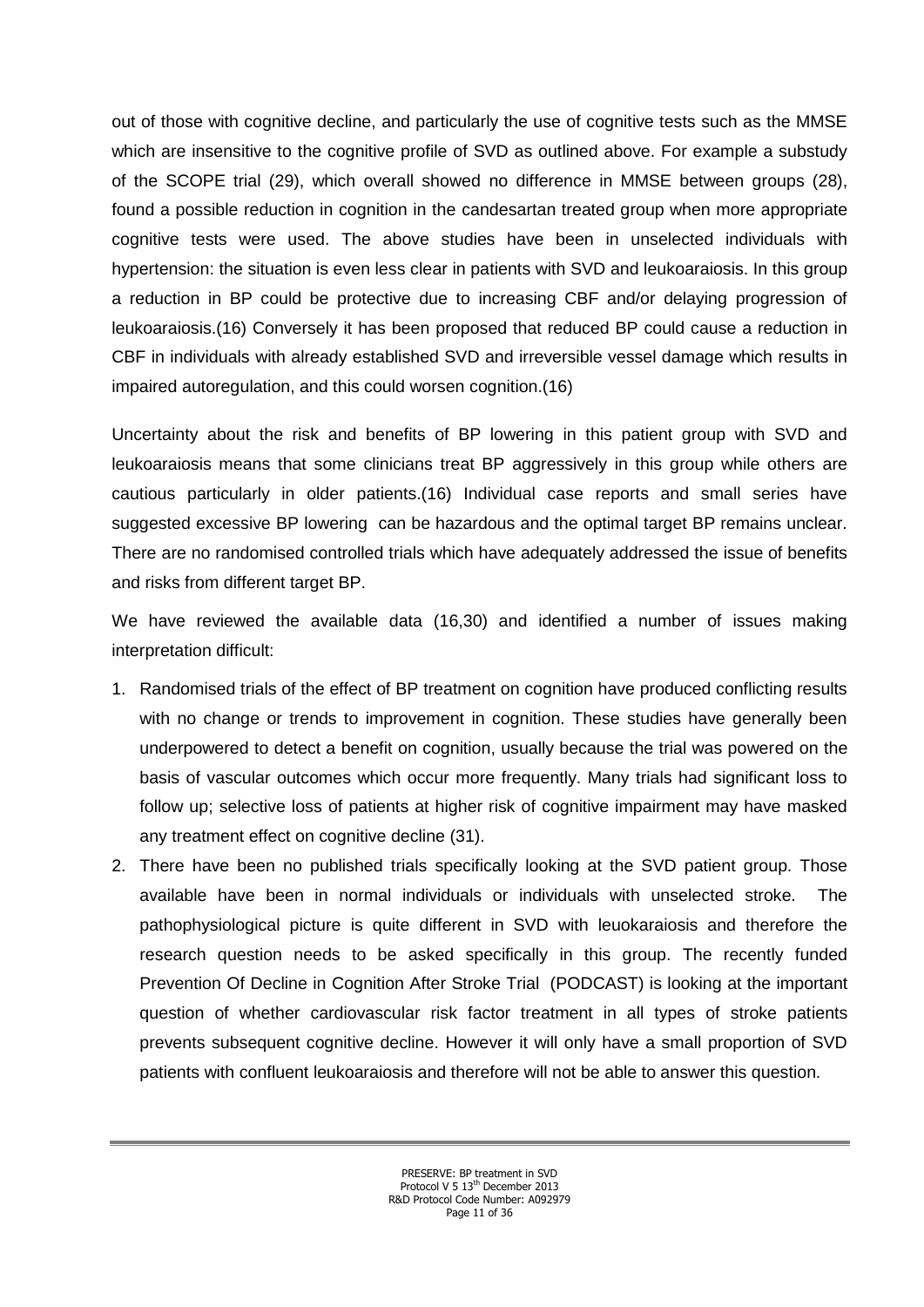- 3. Most trials have not used appropriate cognitive tests. For example, they have used tests designed for cortical dementias such as Alzheimer's disease. In a recent randomised trial of cholinesterase inhibition in CADASIL (a form of pure SVD and vascular dementia), we could demonstrate no significant treatment effect when using such traditional measures, but we were able to demonstrate a small but significant effect when using more appropriate measures focusing on executive function.(32)
- 4. MRI can be used as a surrogate outcome to assess treatment but studies to date have used conventional MRI markers of damage. Newer MRI techniques are more sensitive to white matter damage. In a prospective study in SVD patients with leukoaraiosis, we have shown that over a one year period highly significant changes in white matter can be detected using DTI which were not detectable using T2 MRI.(9) These new MRI techniques may allow us to more sensitively and efficiently screen new therapies for SVD, and this would have a huge clinical application in new treatment development.

More detailed pathophysiological studies will also give us information relevant to this clinical question. In particular, it is important to confirm whether or not intensive BP treatment increases CBF in patients with leukoaraiosis. Although we showed reduced CBF in leukoaraiosis patients as a group (17), the exogenous perfusion MRI technique we used was not quantifiable enough to look at changes in response to treatments. Newer endogenous arterial spin labelling (ASL) perfusion techniques are quantifiable and can address this issue. The power of the ASL technique has been shown from the Newcastle studies demonstrating BP lowering increases CBF in older patients with hypertension without SVD (see above). We will apply this technique to SVD with leukoaraiosis to determine the relationship between BP lowering and CBF.

To investigate these questions we will perform this current clinical trial with nested sub-studies. Specifically this will include:

- 1. A randomised controlled trial (RCT) of intensive versus usual blood pressure lowering treatment with cognition as a primary end point.
- 2. Nested within the RCT in a subgroup of the overall trial population, a sub-study with progression of white matter damage, assessed using DTI, as the primary endpoint.
- 3. Nested with the RCT a pathophysiological sub-study determining the effect of intensive blood pressure lowering on cerebral perfusion.

This series of clinical studies will allow us to answer all our research objectives listed above in the most efficient manner.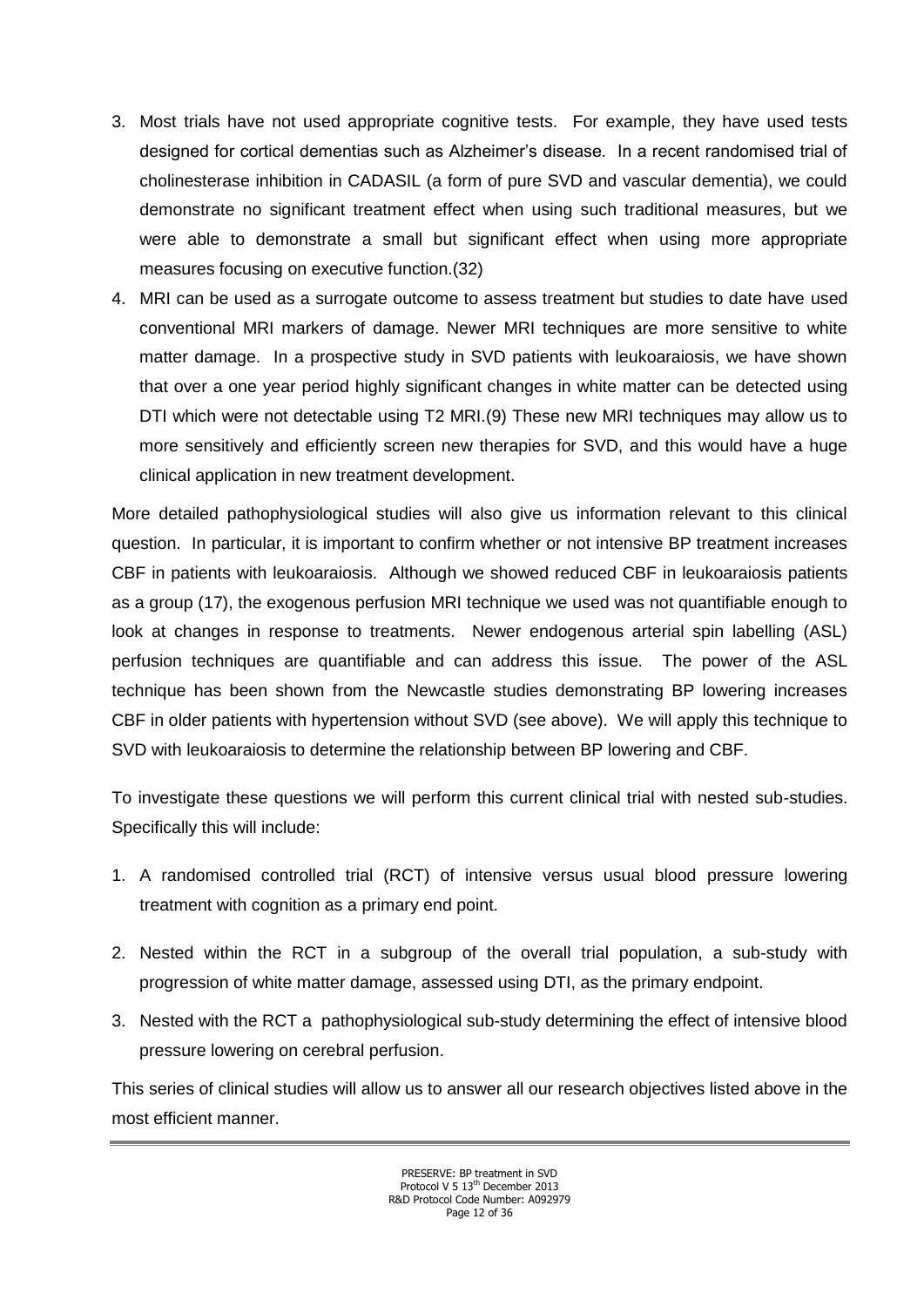# <span id="page-12-0"></span>**5 Study objectives**

## **Primary objective**

To determine whether a strategy of intensive, versus standard, treatment of BP in hypertensive individuals with SVD and leukoaraiosis is associated with reduced cognitive decline.

## **Secondary objectives**

- A. In a subgroup of the overall RCT to determine whether a strategy of intensive, versus standard, treatment of BP in hypertensive individuals with SVD and leukoaraiosis is associated with brain changes detectable on serial MRI imaging:
	- A reduced rate of white matter damage assessed by Diffusion Tensor Imaging
	- A reduced rate of brain atrophy (global, or grey or white matter)
	- An increase in CBF
- B. To compare the sensitivity of diffusion tensor MRI and brain atrophy as surrogate markers of white matter damage for therapeutic trials and their relationship to cognitive decline, compared with the conventional MRI marker of T2 white matter lesion volume.

# <span id="page-12-1"></span>**6 Trial design**

## <span id="page-12-2"></span>**6.1 Overall design**

This is a randomised trial of two treatment strategies (intensive versus standard) for lowering blood pressure in patients with SVD and radiological leukoaraiosis.

Within this overall study there will be two nested sub-studies which some, but not all, patients will also enter:

- 1. DTI MRI substudy
- 2. Perfusion MRI study

Undertaking such a treatment trial double blind would be very difficult and previous trials of BP lowering intensity (*e.g.* HOT) have not used double blind treatment regimens. To avoid bias in outcome assessment there will be blinded assessment of the following outcomes:

- Cognitive assessment scores
- MRI data
- Clinical end points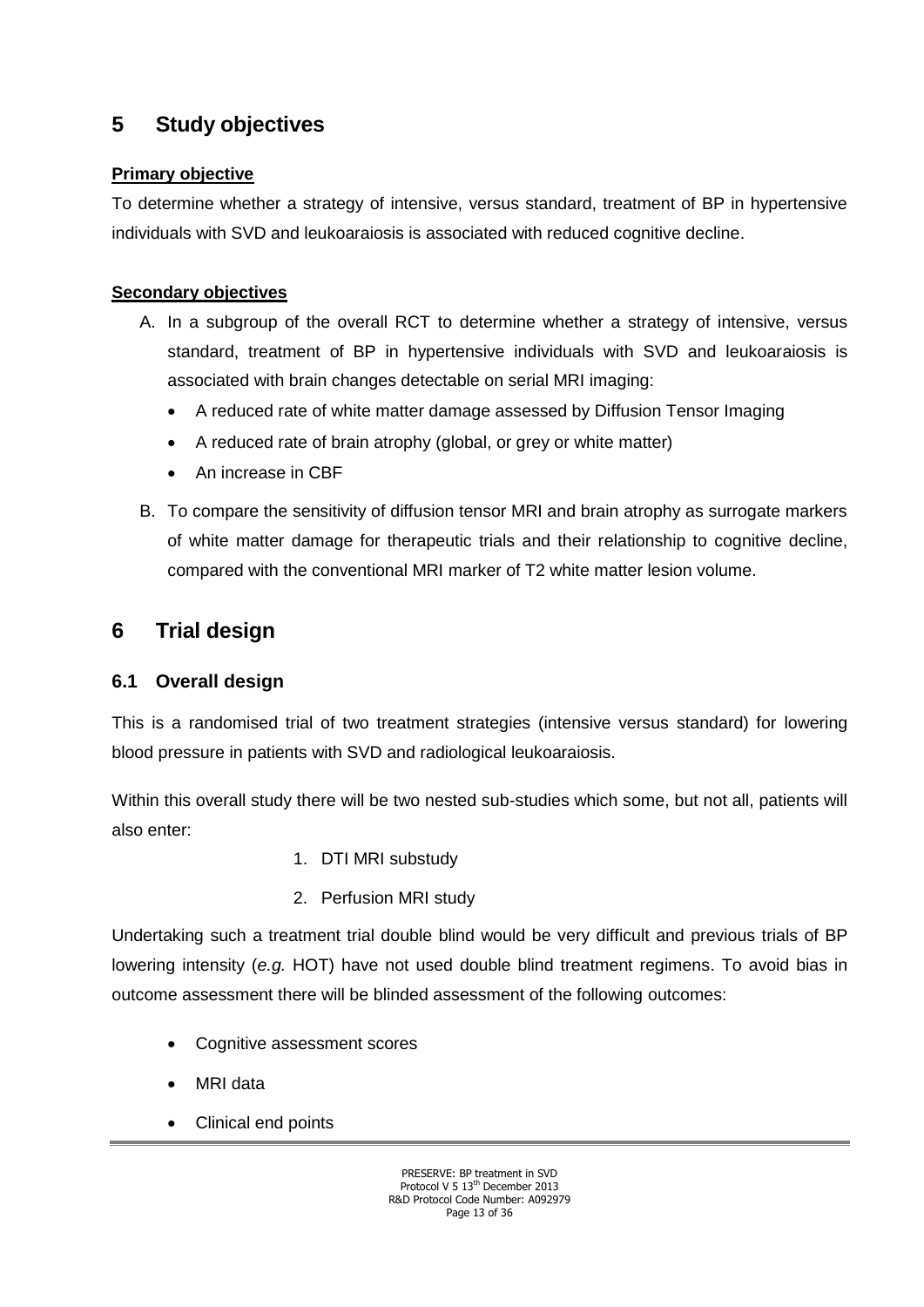# <span id="page-13-0"></span>**7 Eligibility criteria**

## <span id="page-13-1"></span>**7.1 Inclusion criteria**

- 1. Clinical evidence of cerebral small vessel disease, characterised by either:
	- Lacunar stroke syndrome with symptoms lasting >24 hours

OR

 Transient ischaemic attack lasting < 24 hours with limb weakness, hemisensory loss or dysarthria AND with MR DWI imaging performed acutely showing lacunar infarction, or if MRI is not performed acutely (>2 weeks after TIA) with a lacunar infarction in an anatomically appropriate position on MRI

OR

- Vascular cognitive impairment with MRI showing no evidence of hippocampal atrophy (34)
- 2. MRI evidence of lacunar infarct(s) (<=1.5cm maximum diameter) and confluent leukoaraiosis (defined on Fazekas scale as >=grade 2) (33).
- 3. Systolic BP > 140 mmHg and taking no more than two BP lowering drugs

OR

Systolic BP between 125 and 140 mmHg with past history of hypertension and on at least one and not more three BP lowering drugs.

- 4. Age >40 years
- 5. No diagnosis of dementia on DSM IV criteria
- 6. Able and willing to consent
- 7. Expected life expectancy > 2 years
- 8. Able to perform study cognitive assessments

Patients will be studied >3 months after most recent stroke to avoid confounding by effects of recovery from acute stroke on cognition.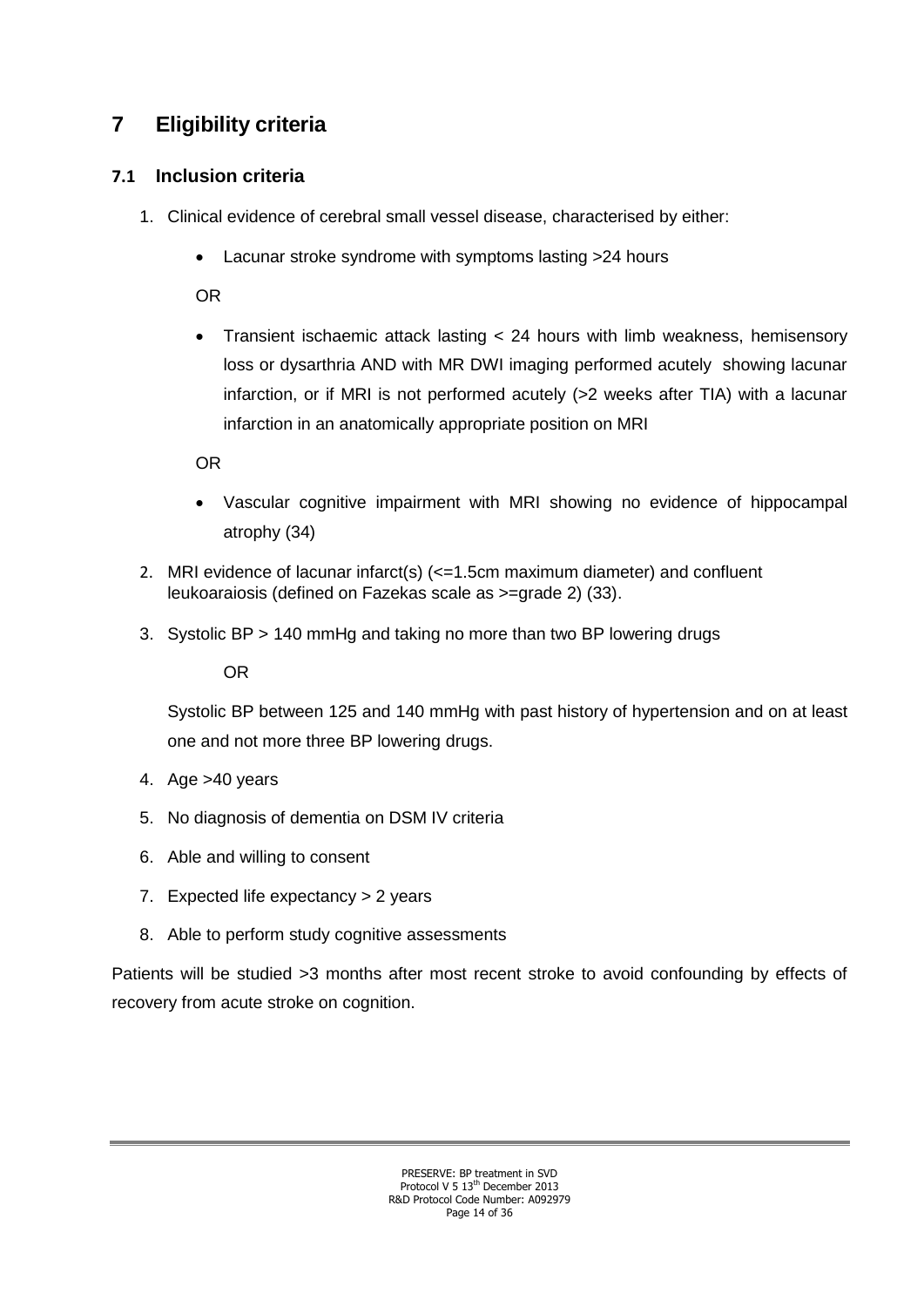## <span id="page-14-0"></span>**7.2 Exclusion criteria**

- 1. Unable or unwilling to consent
- 2. Women of childbearing potential
- 3. Diagnosis of dementia on DSM IV criteria
- 4. Life expectancy less than 2 years
- 5. Symptomatic postural hypotension
- 6. Known single gene disorder causing small vessel disease (eg CADASIL)
- 7. Cortical infarction (>2 cm maximum diameter)
- 8. Symptomatic carotid stenosis or vertebral stenosis >50% as measured on NASCET criteria

## **7.3 Vascular Cognitive Impairment**

To be entered into the study with vascular cognitive impairment, the patient must meet each of the following criteria:

- 1. Cognitive concern reflecting a change in cognition reported by patient or informant or clinician (i.e., historical or observed evidence of decline over time).
- 2. Cerebrovascular disease thought to underpin the cognitive impairment (i.e. other causes such as medication, metabolic, infective, endocrine or psychiatric disorders, or underlying Alzheimer's disease, are not suspected).
- 3. MoCA score of 25 or less
- 4. MRI showing no evidence of hippocampal atrophy

# <span id="page-14-1"></span>**8 Subject/Patient Recruitment process**

Patient recruitment at a site will only commence once the trial team has ensured that the following approval/essential documents are in place:

- 1. The main REC approval,
- 2. Final sponsorship and host site approval,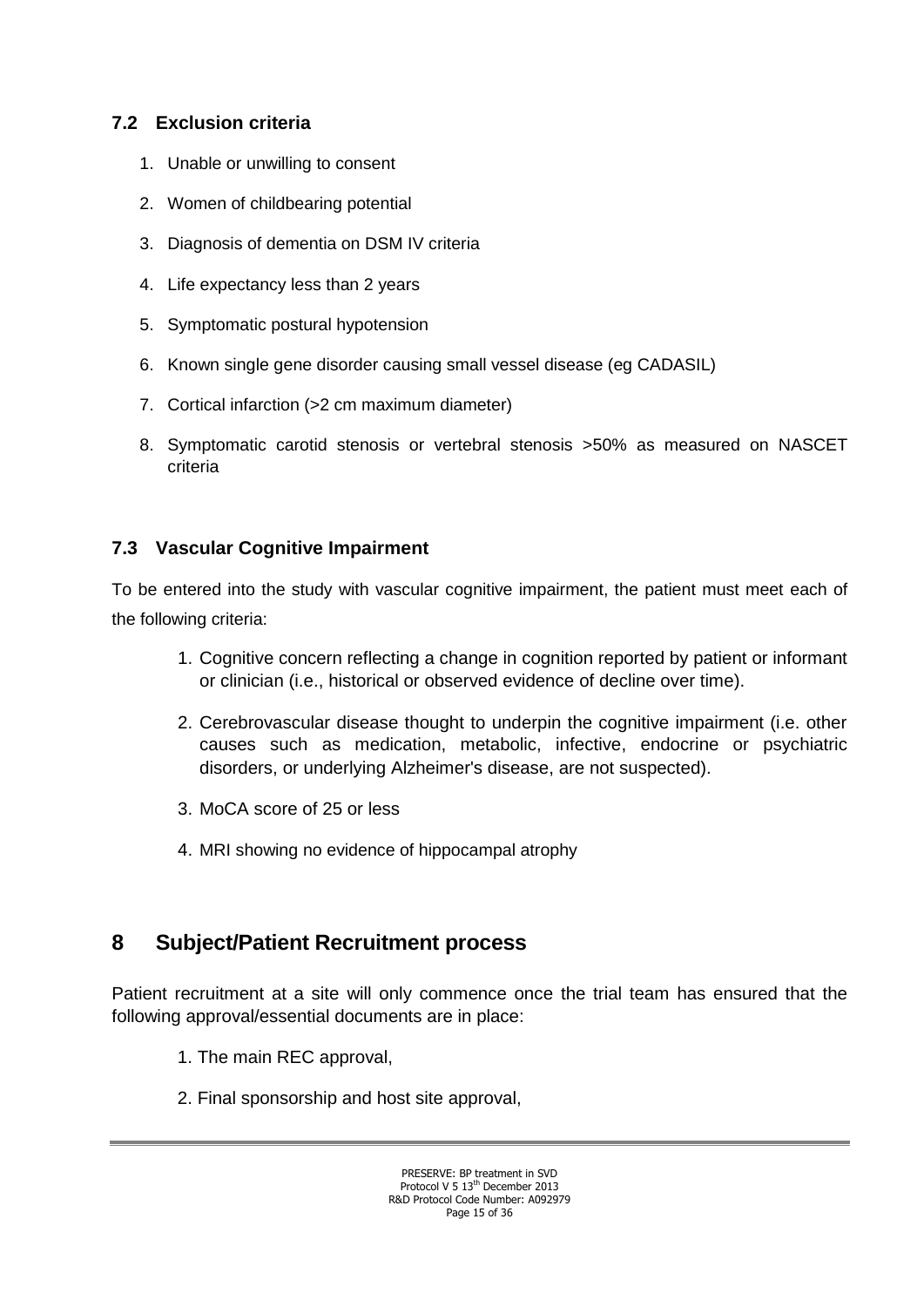3. Sponsor has conducted the trial initiation procedure.

All sites participating in the trial will also be asked to provide a copy of the following:

- 1. Host site (R&D approval)
- 2. Signed Delegation of Duties and Responsibilities Logs

Patient will be recruited from

- 1. Stroke, Neurology, Health care of the Elderly, Old Age Psychiatry, and Medicine Stroke Units and in patient services
- 2. Stroke, Neurology, Health care of the Elderly, Old Age Psychiatry, and Medicine Outpatient clinics
- 3. Review of stroke and other similar disease registers
- <span id="page-15-0"></span>4. Review of discharge summaries and radiology reports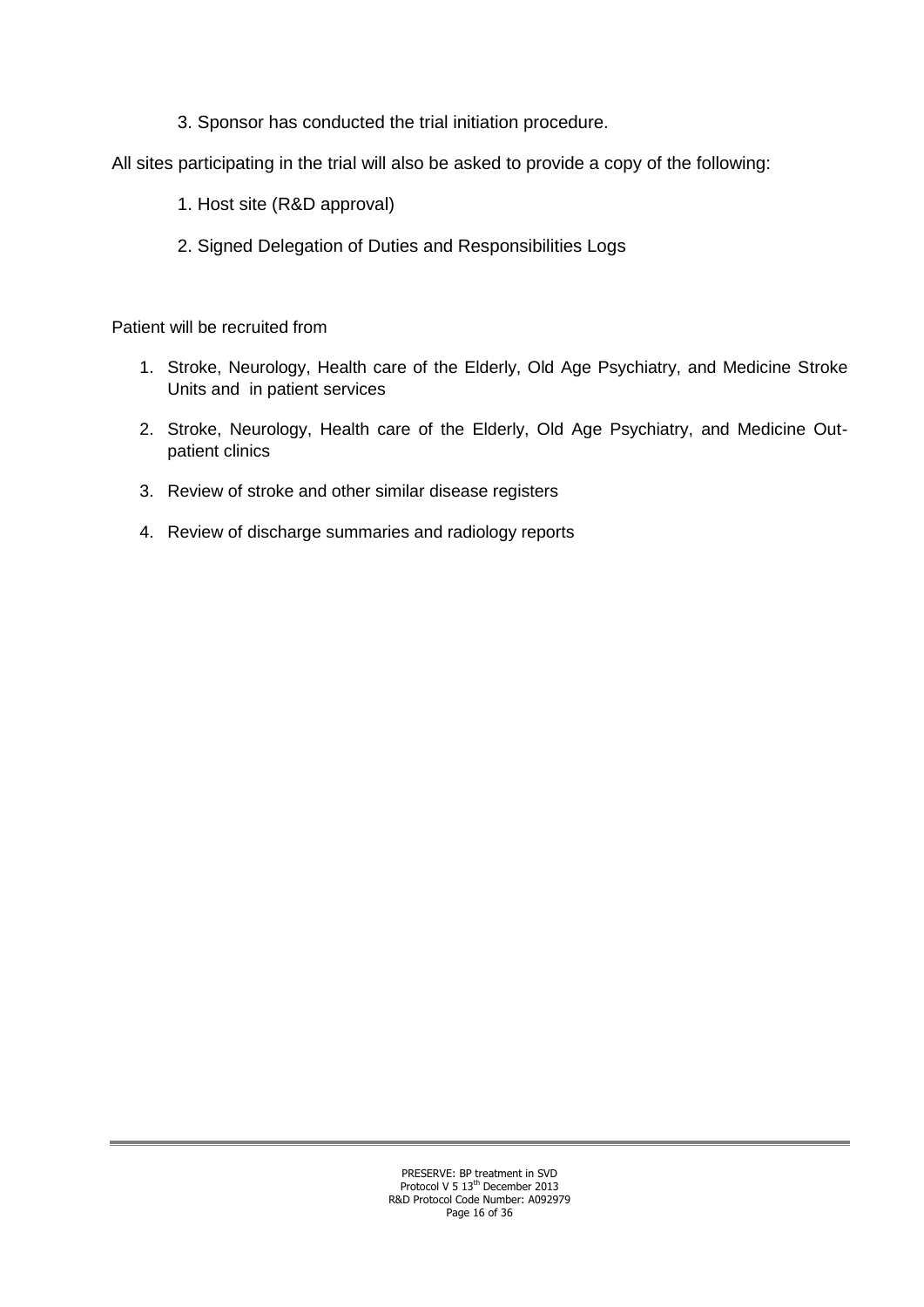# **9 Study procedures**

## <span id="page-16-0"></span>**9.1 Informed consent**

All patients will give informed consent. Informed consent must be obtained before any trialrelated procedures are undertaken.

Informed consent will be taken by medical staff at SpR level or above or Senior Research nursing staff (Band 6 and above).

Patient will be given up to 7 days to decide whether they wish to take part.

## **9.2 Participant Loss of Capacity**

Because cognitive dementia is common among patients with cerebral small vessel disease, it is possible that individual participants may lose capacity to consent over the course of the study. At the point of recruitment, it is specified in the inclusion criteria that all participants must be able to provide consent to join the study. If, during the course of the study, there are any concerns about a participant's capacity to consent (using the Mental Capacity Act (2005) as a guide), a consultee will be approached to provide advice on the participant's continued participation. We will ask the participant to identify a consultee, usually a partner or family member or carer, at the baseline visit

## <span id="page-16-1"></span>**9.3 Randomisation procedure**

Patients will be randomised to Usual or Intensive blood pressure lowering. Randomisation will be in the ratio 1:1 and performed via an online randomisation system, available 24 hours, based at the Mental Health & Neuroscience Clinical Trials Unit (MH&N CTU) at the Institute of Psychiatry. Randomisation will be stratified by centre.

# <span id="page-16-2"></span>**10 Treatment strategies**

Patients will be randomised between two treatment strategies:

- 1. Intensive BP lowering: aiming for a systolic BP of <125mmHg
- 2. Usual blood pressure lowering: aiming for a systolic BP of 130-140mmHg, as recommended by current guidelines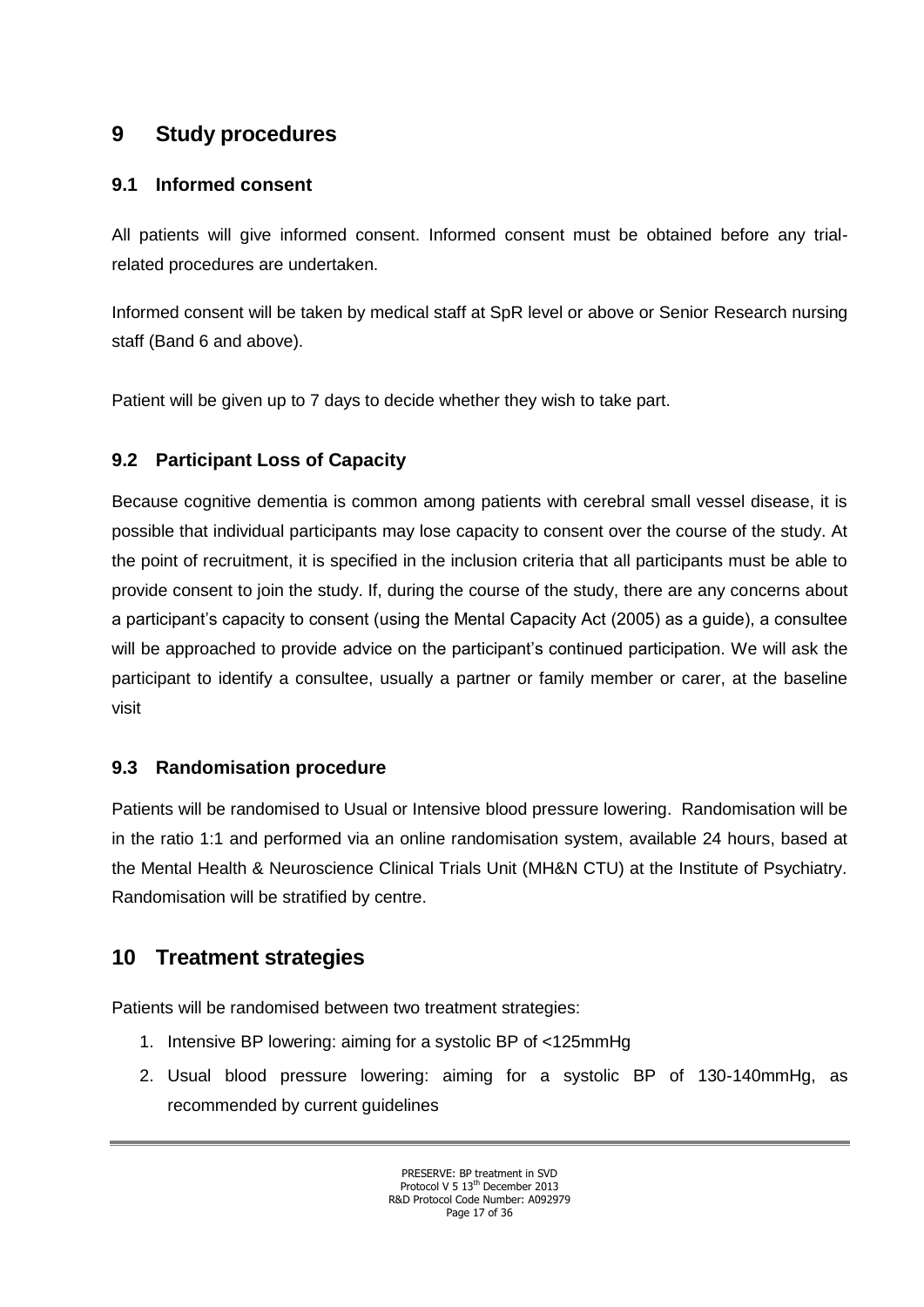This is a trial comparing two strategies for lowering blood pressure and not of specific blood pressure drugs. We are not ascertaining, verifying or comparing efficacy of medicines, only different BP targets achieved by pharmacological and non-pharmacological means. BP lowering management will be the responsibility of the local PI at each site. Sites will be provided with recommended treatment algorithms for intensive and usual BP lowering protocols consistent with the British Hypertension Society (BHS)/NICE guidance on drug treatment of hypertension. These have been developed by the Newcastle group as part of a Biomedical Research Centre Programme study. Using these algorithms, in a group of older hypertensives BP was reduced from 149/87 to 123/70 mm Hg in the Intensively treated group compared to 155/84 to 140/79 mm Hg in the usual group. (Ford, unpublished observations)

Both groups will be given home blood pressure monitors and asked to perform daily blood pressure readings for at least three days prior to each pre-arranged telephone follow-up. On each occasion they will take a reading in the seated position always from the same arm (left unless specified).

1. The intensive BP lowering group will have BP lowering treatment increased at baseline assessment and be reviewed by telephone at two weekly intervals. If average BP at any followup is >125 mmHg treatment will be increased until target systolic BP of <125 mm Hg is achieved (average of 2nd and 3rd of three seated BP readings), or symptoms of hypotension prevent treatment being intensified. If dose of an existing drug is instituted this can be done over the telephone but if a new agent is required the patient will attend for the prescription.

2. The usual BP lowering group will have treatment unchanged at study entry. They will be contacted for two weekly intervals for the first month and then seen for regular follow-up as outlined blow. At follow-up if average systolic BP is above 140 mmHg treatment will be increased until target systolic BP of <140mmHg or symptoms of hypotension prevent treatment being intensified.

Note: Patients taking part in the perfusion MRI study will not have their treatment altered until they have had their baseline MRI scan.

The NICE/British Hypertension Society guideline based algorithm will act as a guide to treatment but all treatment decisions will be made by the local principal investigator. In both treatment groups treatment will be changed if the patient experiences adverse effects considered by the local PI to be related to the BP lowering treatment.

> PRESERVE: BP treatment in SVD Protocol V 5 13<sup>th</sup> December 2013 R&D Protocol Code Number: A092979 Page 18 of 36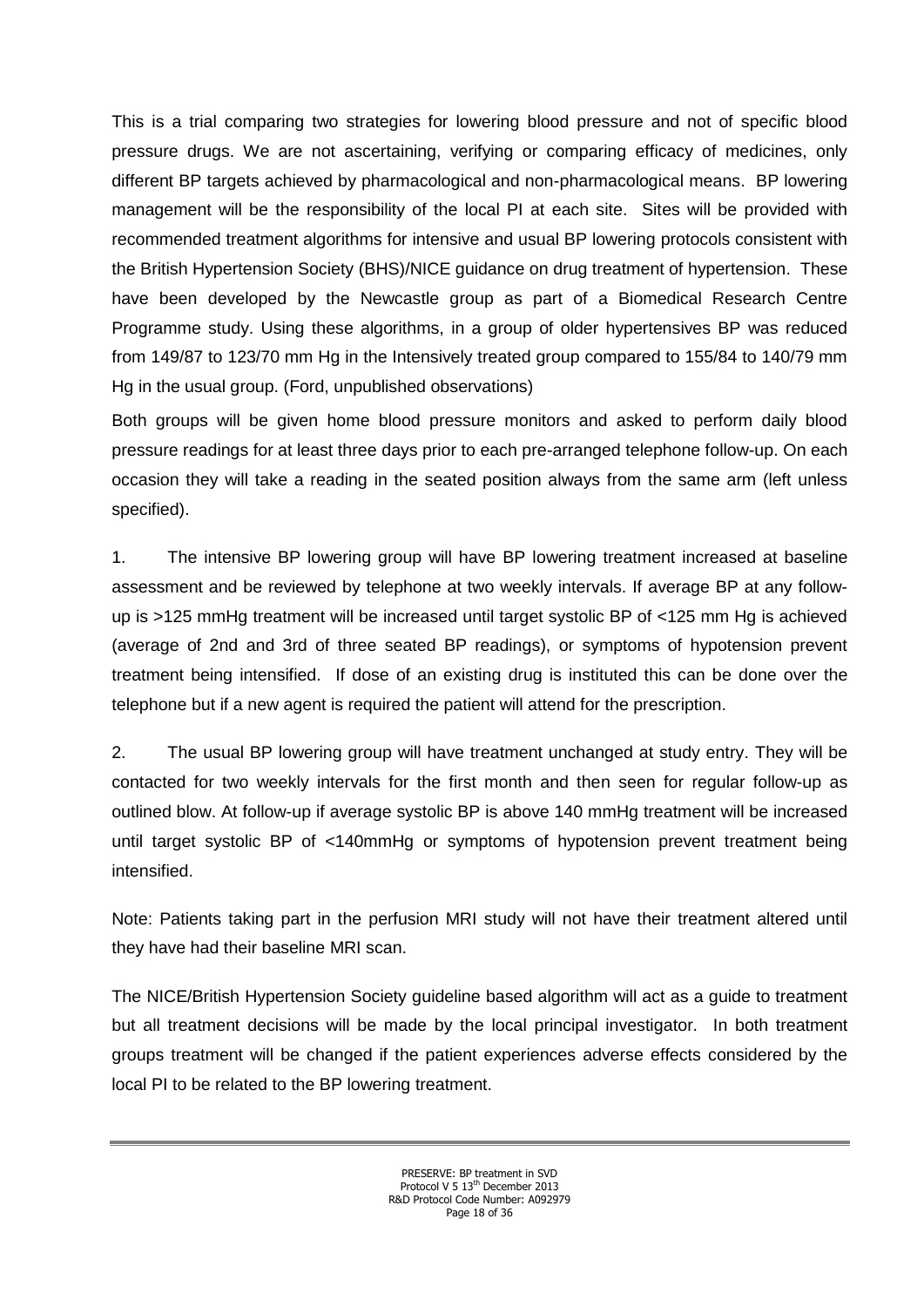# **11 Study Assessments**

## <span id="page-18-0"></span>**11.1 Screening assessments**

At a screening assessment potential study participants will be reviewed with the following to ensure they meet the inclusion criteria and do not have exclusion criteria and the researcher will fill in a screening checklist. Assessments will include:

- 1. Review of medical records and clinical history to confirm clinical diagnosis consistent with cerebral small vessel disease
- 2. Review of MRI brain imaging to confirm presence of lacunar infarction and confluent leukoaraiosis (>= Fazekas grade 2)- in conjunction with leukoaraiosis grading package
- 3. Baseline medical examination including BP. Study BP measurements will be taken as the mean of the last two of three reading taken in the sitting position after 5 minutes rest.
- 4. Review of current medication including number and doses of antihypertensive agents to ensure appropriate prior to study entry.

## <span id="page-18-1"></span>**11.2 Baseline assessments**

#### *11.2.1 Clinical assessment*

- 1. Clinical history
- 2. Neurological and cardiovascular examination
- 3. Modified Rankin Score
- 4. Measurement of seated and standing BP
- 5. Recording of current medication

## *11.2.2 Assessment of cognition*

The primary outcome will be changes in a composite cognitive score with cognition assessed by a battery of tests known to be sensitive to impairments in attention, information processing and executive function due to subcortical white matter disease (1). This will yield a composite score comprising data from the following tests. Times each test takes are shown in brackets.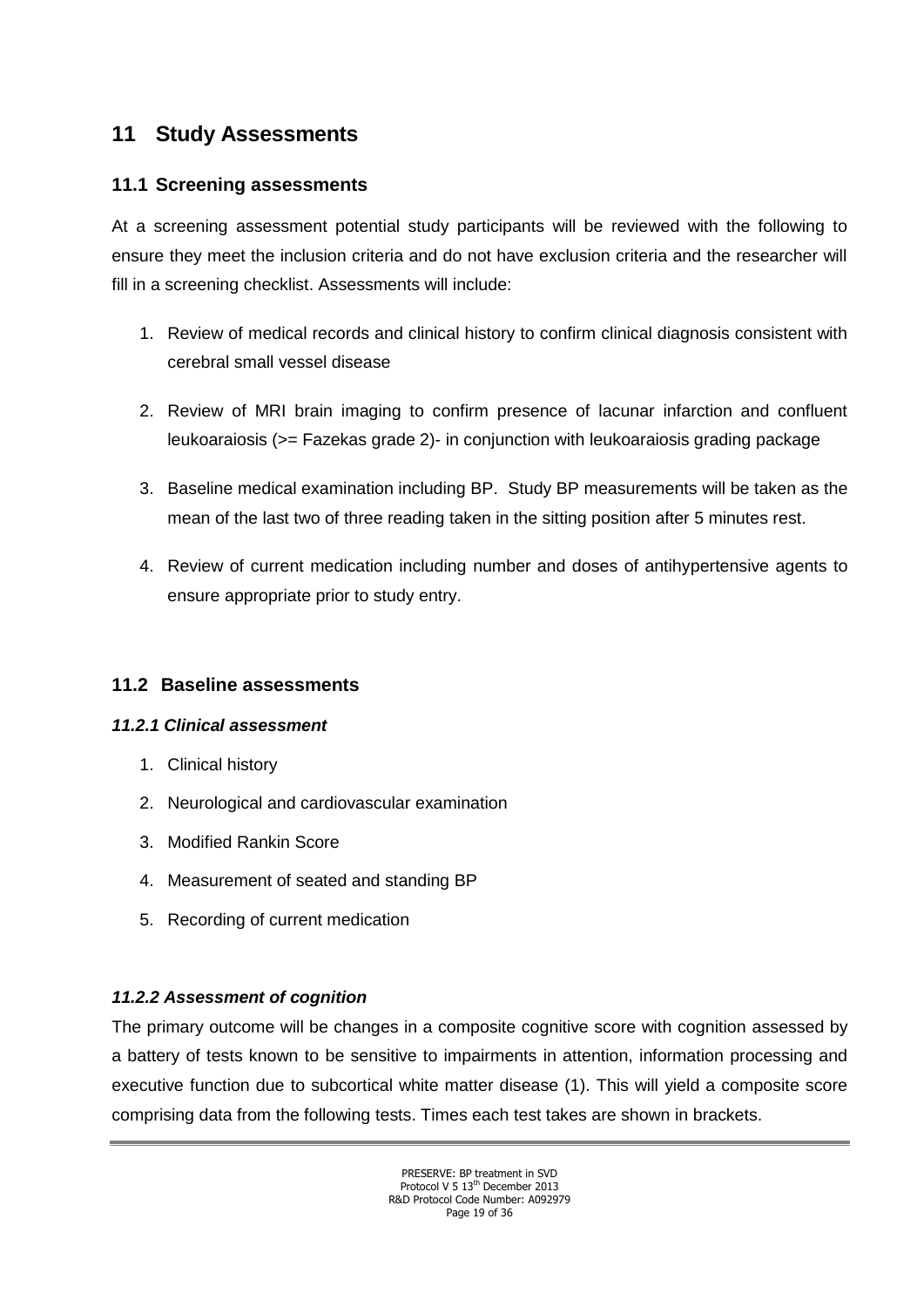A) The Trail Making Tests (TMTs) (35), using the sequencing (TMT-A) and dual conceptual tracking (TMT-B) subtests; (5 minutes)

B) Digit symbol Coding a measure of processing speed from the WAIS IV (36) (3 minutes); and C) Controlled Oral Word Association (FAS) (36) (4 minutes) to assess phonemic verbal fluency and the Category Fluency test (Animals) (36) (2 minutes) to asses semantic verbal fluency

Secondary outcome measures will include the following:

- A) The Montreal Cognitive Assessment (MOCA) (37), a brief freely available global measure of cognition designed for patients with Mild Cognitive impairment (MCI) but more relatively more heavily weighted to subcortical cognitive dysfunction compared with the MMSE; (7 minutes)
- B) The Rey-Auditory Verbal Learning Test (RAVLT) (38) will assess learning and memory, this test is sensitive to the memory disorder associated with Alzheimer's disease (AD) type pathology (13 minutes)

In addition premorbid intellectual functioning at baseline will be assessed using the National Adult Reading Test - Restandardised (NART-R) (39) (5 minutes).

## *11.2.3 Other asssessments*

- a) Disability assessment for dementia (DADS) (40) which assesses the patients ability to do basic Activities of Daily Living (ADL) and instrumental ADL (IADL). This assessment is administered to a carer or other informant who knows the patient sufficiently well to respond to the questions accurately.
- b) The Stroke Specific Quality of Life assessment (SSQoL),(41) which we have shown detects a reduction in QoL in patients with lacunar stroke and leukoaraiosis, compared with age matched controls.(42) and a more generic measure, the EUROQOL[\(http://www.euroqol.org/home.html\)](http://www.euroqol.org/home.html), to capture areas not well covered by the SSQoL, such as those relating to cognition.

After consent clinical MRI scans will be sent centrally (or to designated satellite reading centres) for review to confirm radiological eligibility.

MRI will only be performed specifically as part of the study at baseline for those in the MRI substudies- details of these scans are outlined in section 11.5.2.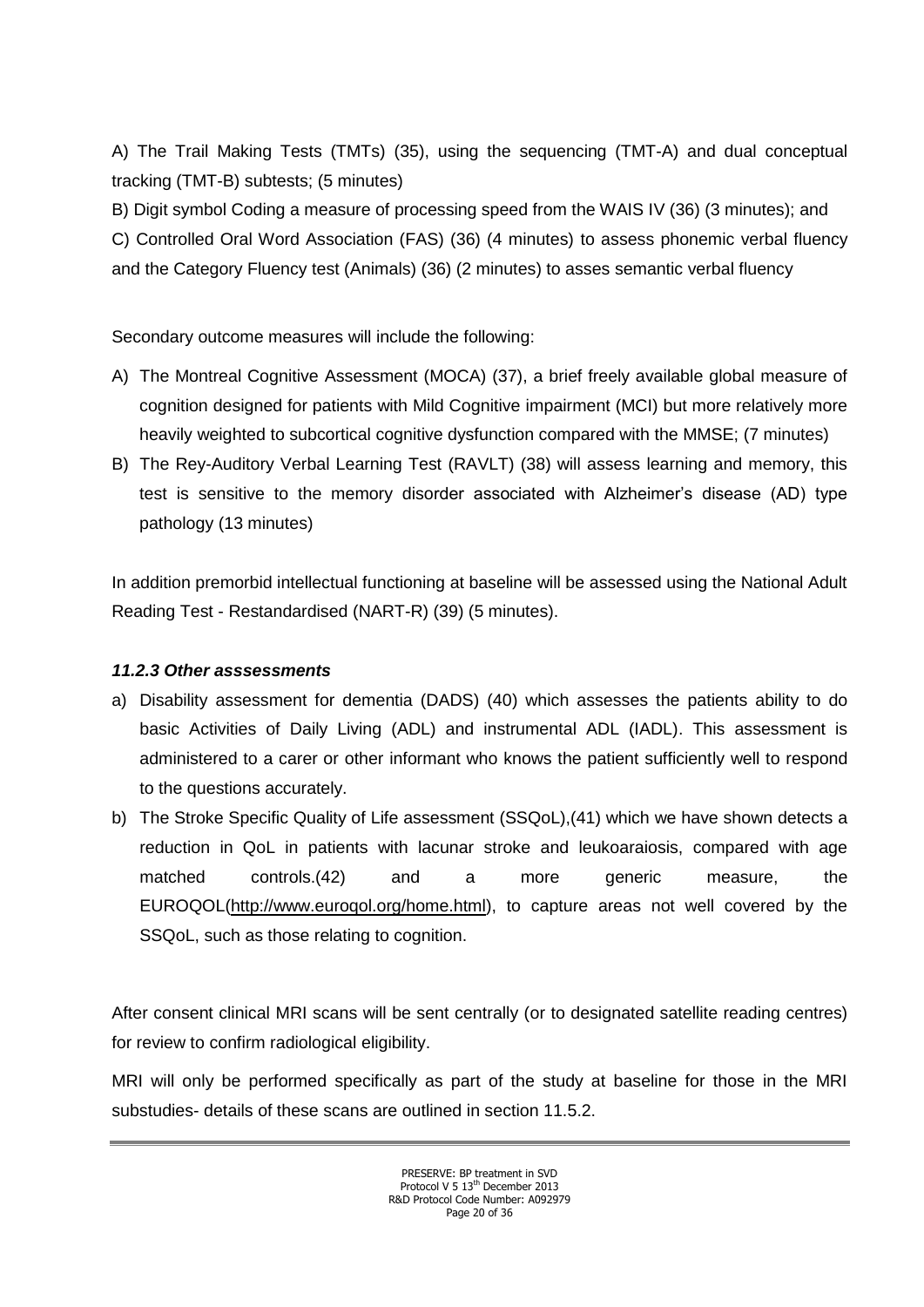At baseline the contact details of a partner/relative or other close informant will also be taken to allow information to be collected if the participant loses capacity during the study.

### <span id="page-20-0"></span>**11.3 Subsequent assessments**

All subjects will be seen at 1, 3, 6, 12, 18 and 24 months (measured from the baseline visit) for a clinical assessment and monitoring of BP. Cognitive assessments will be performed at 1 year and 2 years except for the MOCA which will also be performed at 3 months. When a cognitive assessment is required at the same time, both will be carried out on the same visit.

Clinical assessment at 1, 3, 6, 12, 18 and 24 months

- 1. Documentation of current medication
- 2. Measurement of sitting and standing blood pressure; latter determined after last of 3 seated readings.
- 3. Review of any adverse effects and specific enquiry about postural related dizziness and falls
- 4. Clinician review to determine if BP remains appropriately controlled for standard or intensive BP targets and if not, BP lowering drug therapy reviewed and altered as appropriate.

Cognition assessment at 12 and 24 months

- 1. The Trail Making Tests (TMTs) sequencing (TMT-A) and dual conceptual tracking (TMT-B) subtests
- 2. Digit symbol Coding a measure of processing speed from the WAIS IV;
- 3. Phonemic (COWAT; FAS) and semantic verbal fluency (Animals).
- 4. The Montreal Cognitive Assessment (MOCA) also performed at 3 months
- 5. The Rey-Auditory Verbal Learning Test (RAVLT)
- 6. Disability assessment for dementia (DADS)
- 7. The Stroke Specific Quality of Life assessment (SSQoL)
- 8. EUROQOL

MRI will only be performed specifically as part of the study at follow-up for those in the MRI substudies- details of these scans are outlined in section 11.6.

> PRESERVE: BP treatment in SVD Protocol V 5 13<sup>th</sup> December 2013 R&D Protocol Code Number: A092979 Page 21 of 36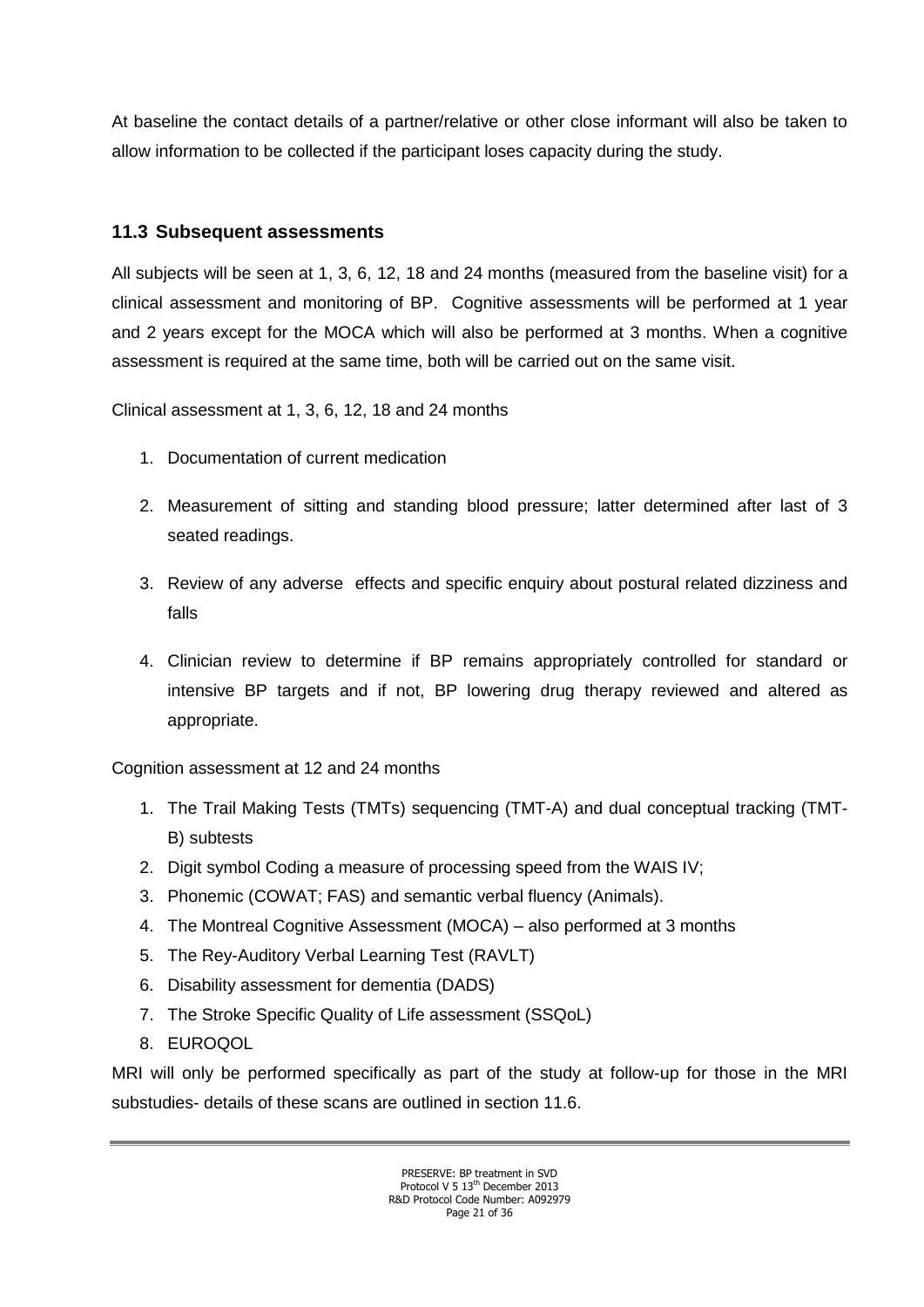## <span id="page-21-0"></span>**11.4 Summary flow table of study assessments**

See Appendix 1 and 2

### **11.5 Laboratory and radiological procedures**

#### *11.5.1 Laboratory procedures*

Blood will be taken at baseline for both DNA extraction and storage of serum. Genotyping of polymorphisms discovered as part of ongoing genome wide association studies will be performed.

Blood will be taken by venupuncture into tubes for serum and into EDTA tubes for DNA. Serum samples will be centrifuged and serum separated and pipetted into a storage tube and both extracted serum and EDTA will be stored in a freezer at  $\leq$  -70°C in the local centre until transferred to CUH. Extracted DNA samples may be sent for additional genotyping to other centres in the UK or Europe for specific analyses as part of future collaborative projects.

#### *11.5.2 Radiology or any other procedure(s)*

Only patients who have undergone an MRI brain scan prior to screening can be assessed for suitability for the study. It is anticipated that patients will have already had an MRI scan performed for clinical management purposes. Patients who have a MRI scan planned can be screened for eligibility prior to this being performed. All MRI used at screening to confirm eligibility must have been performed within 2 years of randomisation and the patient must have suffered no new stroke with residual disability since the scan was performed.

Only patients within the MRI substudies will have MRI scans as part of the study. All patients recruited to the MRI substudies will be part of the larger RCT. Subjects can be in either or both of the MRI substudies. All of these additional MRI scans will be performed using clinical MRI scanners at field strengths of 1.5 or 3T and do not involve exposure to radiation. MRI does not involve radiation and there will be no contrast administration.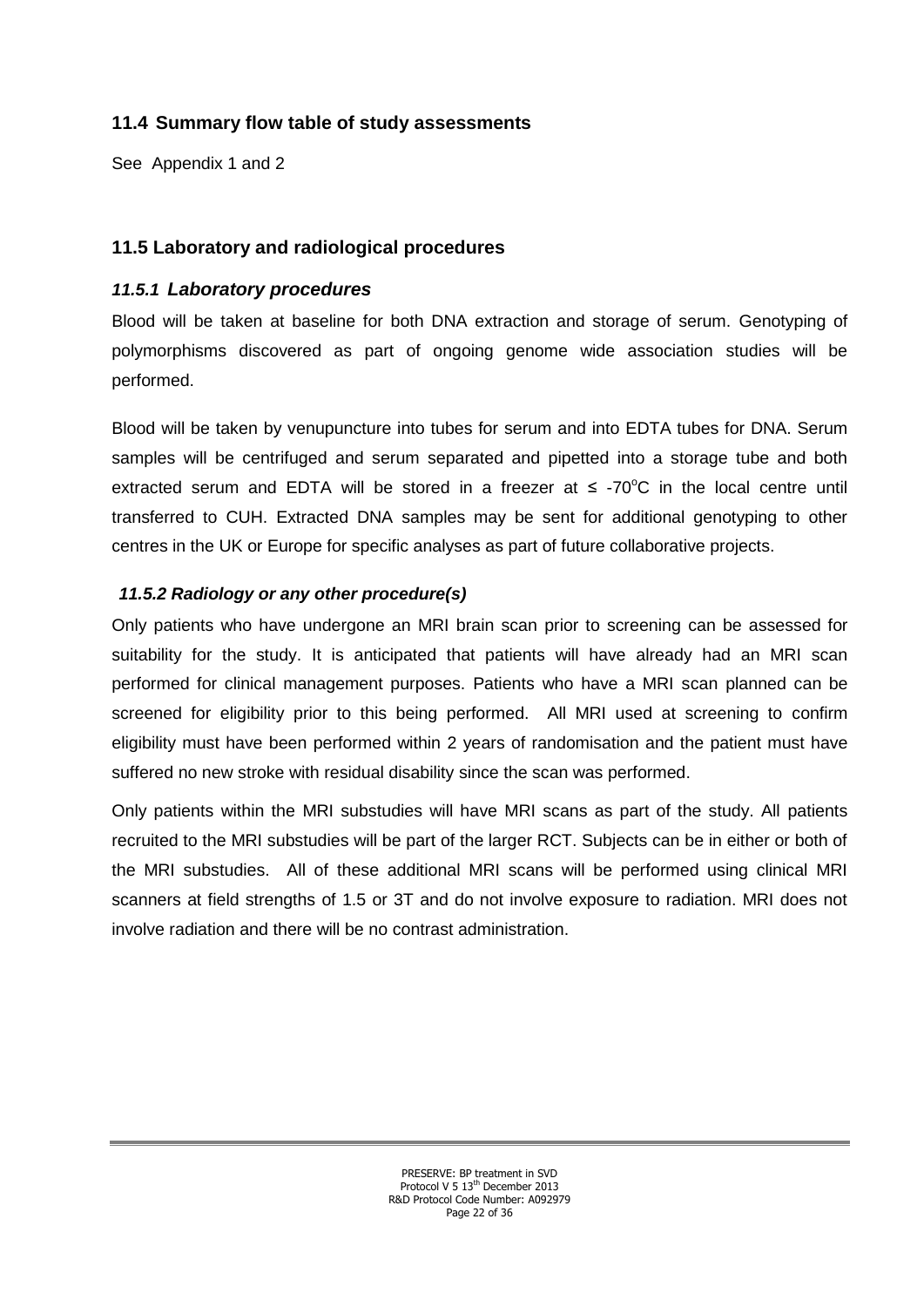## *11.5.2.1 DTI-MRI sub-study*

A standardised MRI protocol will be performed at baseline and after 2 years.

This will include:

- high resolution 3D T1-weighted images (for brain volume) ~4.5 minutes
- T2-weighted gradient echo (GE) images (for identification of microbleeds) ~7 minutes
- FLAIR (for computation of lesion volume) ~4.5 minutes
- DTI (for white matter structural analysis). DTI provides quantitative measures (fractional anisotropy and diffusivity (including axial, radial and mean diffusivity) which can be compared both longitudinally and across sites. High angular resolution diffusion-weighted images will be acquired using a pulsed gradient spin echo planar imaging (EPI) sequence in approximately 11 minutes.

## *11.5.2.2 Perfusion sub-study*

Subjects in this substudy will have the standard MRI protocol above and in addition will have cerebral blood flow (CBF) / perfusion studies CBF MRI will be performed at baseline, 3 months, and at 2 years.

The CBF MRI will take place in two sites (Newcastle and St George's) only. These sites have similar 3 Tesla Phillips MR systems. Randomisation will be stratified by study centre/scanner (St George's v Newcastle) reducing bias.

The arterial spin labelling (ASL) technique we will use has been implemented at Newcastle in studies on hypertensive individuals and identical protocols will be used in each centre. CBF is measured using an ASL sequence with Gradient Echo (GE) Echo Planar. 12 contiguous transverse slices are positioned parallel to the anterior commissure – posterior commissure line with the centre of the sampled volume passing through the most anterior part of the corpus callosum. To avoid contrast reduction due to large transit zone in ASL, data are acquired in 3 separate but contiguous segments with identical FLAIR protocols each containing 4 contiguous slices. The ASL images are motion corrected using Automated Image Registration (AIR 5.2.5), and then split into tag and control image sets. Perfusion weighted images (dM) are generated by taking the difference between the 2 sets, and magnitude images (M) obtained by averaging the 2 sets.

Each ASL scan will take about 20 minutes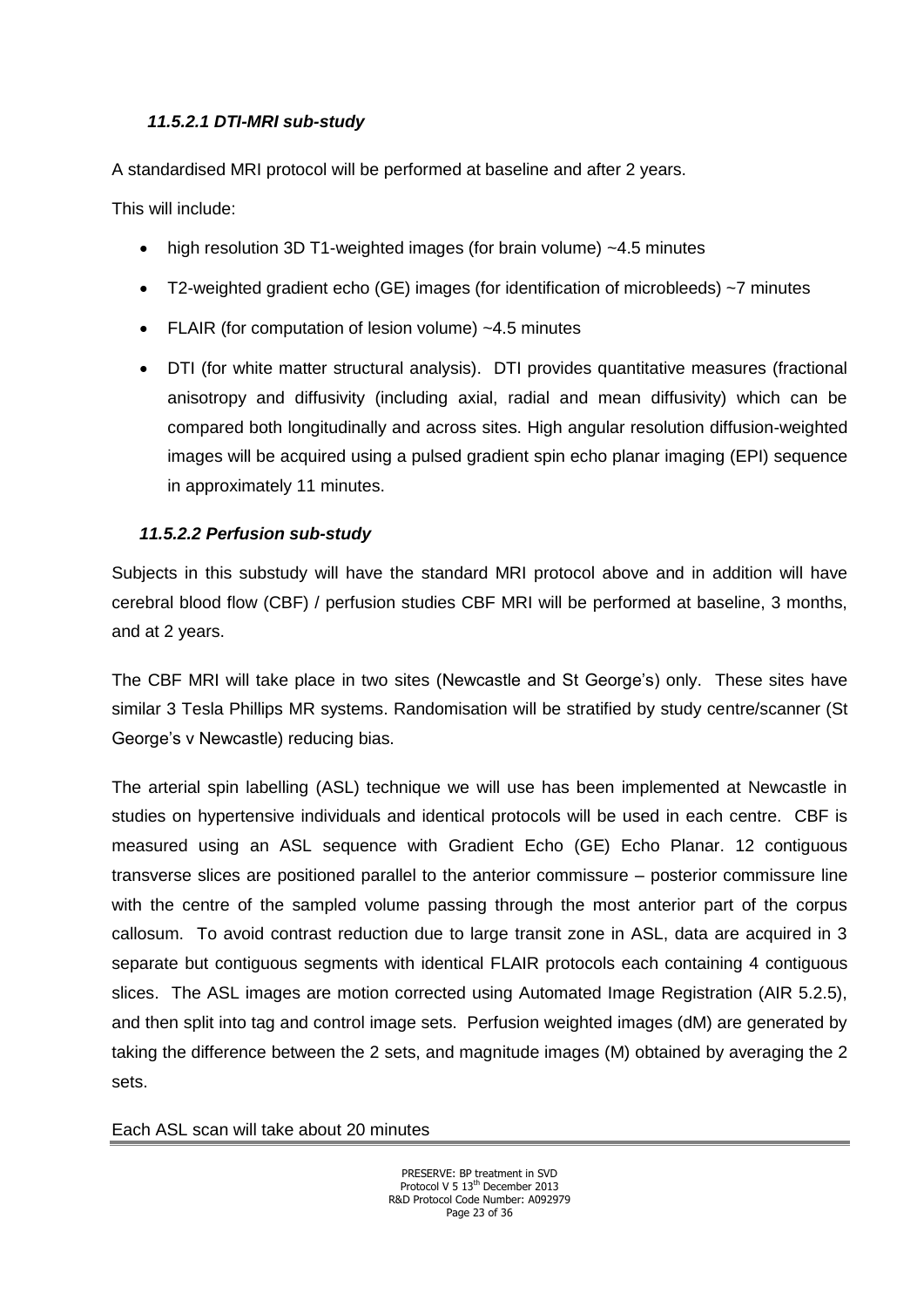# **11.6 Definition of the End of Trial**

This is the Last Patient Last Visit (LPLV) (*i.e.* telephone call, home visit, hospital visit).

# **11.7 Drop outs**

If subjects discontinue for any reason, if possible an assessment including cognitive assessment will be performed just prior to study exit

# **12 Recording Adverse Events (AEs)**

A record of adverse events will be recorded and the relationship to treatment assessed and forwarded to the study co-ordinating centre

A record of adverse events will be collected at each follow-up visit.

Specifically we will ask at each visit about

- Falls
- Dizzyness/postural instability

# <span id="page-23-0"></span>**13 Data management and quality assurance**

# <span id="page-23-1"></span>**13.1 Confidentiality**

All data will be handled in accordance with the Data Protection Act 1998.

The Case Report Forms (CRFs) will not bear the subject's name or other personal identifiable data. The subject's initials, Date of Birth (DOB) and trial Identification Number (ID), will be used for identification.

# <span id="page-23-2"></span>**13.2 Data collection tool**

All on case report forms, data will be entered legibly in black ink with a ball-point pen. If the Investigator makes an error, it will be crossed through with a single line in such a way to ensure that the original entry can still be read. The correct entry will then be clearly inserted. The amendment will be initialled and dated by the person making the correction immediately. Overwriting or use of correction fluid will not be permitted.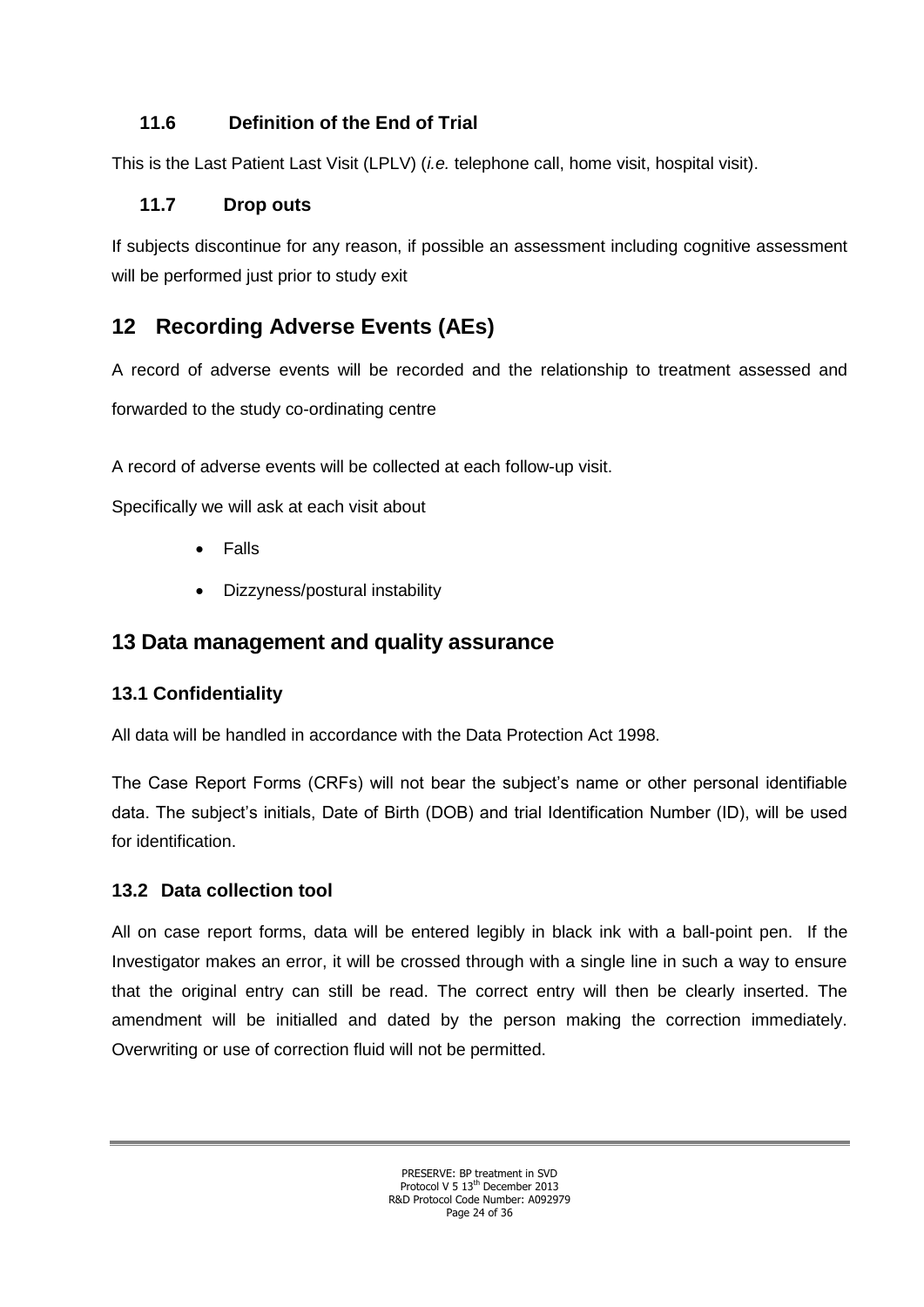It is the Investigator's responsibility to ensure the accuracy of all data entered and recorded in the CRFs. The Delegation of Responsibilities Log will identify all trial personnel responsible for data collection, entry, handling and managing the database.

## <span id="page-24-0"></span>**13.3 Data handling and analysis**

Data will be entered onto the online InferMed MACRO data entry system, hosted at the Mental Health and Neurosciences Clinical Trials Unit. The system is compliant with GCP, with a full audit trail and formal database lock functionality.

Data will also be stored on a two level password protected database in the Stroke and Dementia Research Centre at St George's University of London. The database will be backed up daily on the St George's server. In time, data will be moved to a secure area at Cambridge University Hospitals NHS Foundation Trust. All electronic transfer will be done in accordance with the Data Protection Act 1998.

The trial will be coordinated from the Neurology Unit at CUH, but managed by a full time study manager based at the Stroke and Dementia Research Centre, St George's University of London. In time, study management will transfer to CUH completely. The Study Manager will, in either case, be supervised by and report to the trial steering committee. They will also work closely with the MHClinical Trials Unit, which will assist in study monitoring. An independent Data Monitoring Committee will monitor trial progress.

Data entry quality will be checked by a random check on CRFs and their corresponding database entry

# <span id="page-24-1"></span>**14 Archiving arrangements**

## **14.1 Site Archiving**

The trial documents (including the site File (SF), Informed Consent Forms along with the CRFs will be kept at sites for a minimum of five years, in line with local hospital protocol.

## **14.2 Trial Management Archiving**

The Trial Master File will be stored in locked offices within the CUH site. The Chief Investigator is responsible for the secure archiving of trial documents which will be archived at CUH. The trial database will also be kept electronically on the UC computer network, for a minimum of five years.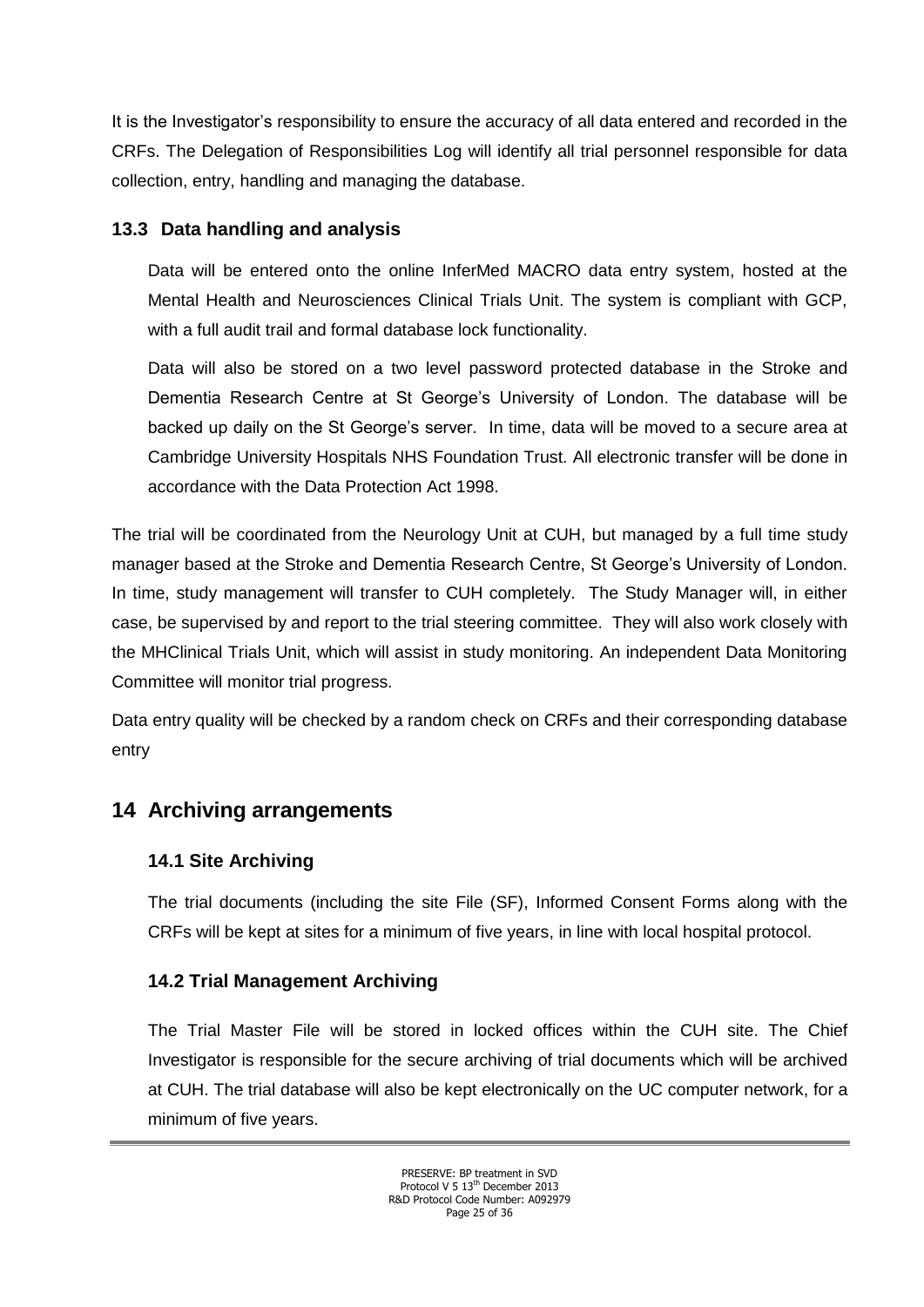# **15 Endpoints**

## **15.1 Main study**

### *15.1.1 Primary endpoints*

Composite cognitive score

## *15.1.2 Secondary endpoints*

### **a. Specific cognitive tests**

- 1. The Trail Making Tests (TMTs)
- 2. Digit symbol Coding
- 3. Verbal Fluency.
- 4. The Montreal Cognitive Assessment (MOCA) score
- 5. The Rey-Auditory Verbal Learning Test (RAVLT)

## **b. Disability measures**

- 1. Disability assessment for dementia (DADS)
- 2. Activities of Daily Living (ADL)
- 3. Instrumental ADL (IADL)

## **c. Quality of Life**

- 1. Stroke specific QOL
- 2. EUROQOL

## **d. Blood pressure: systolic, diastolic and mean**

## **e. Adverse events**

## **15.2 Structural DTI MRI sub-study**

- *15.2.1 Primary endpoints*
- DTI white matter ultrastructure measured by MD and FA
- *15.2.2 Secondary endpoints*
	- 1. Brain atrophy
	- 2. White matter lesion volume measured on T2/FLAIR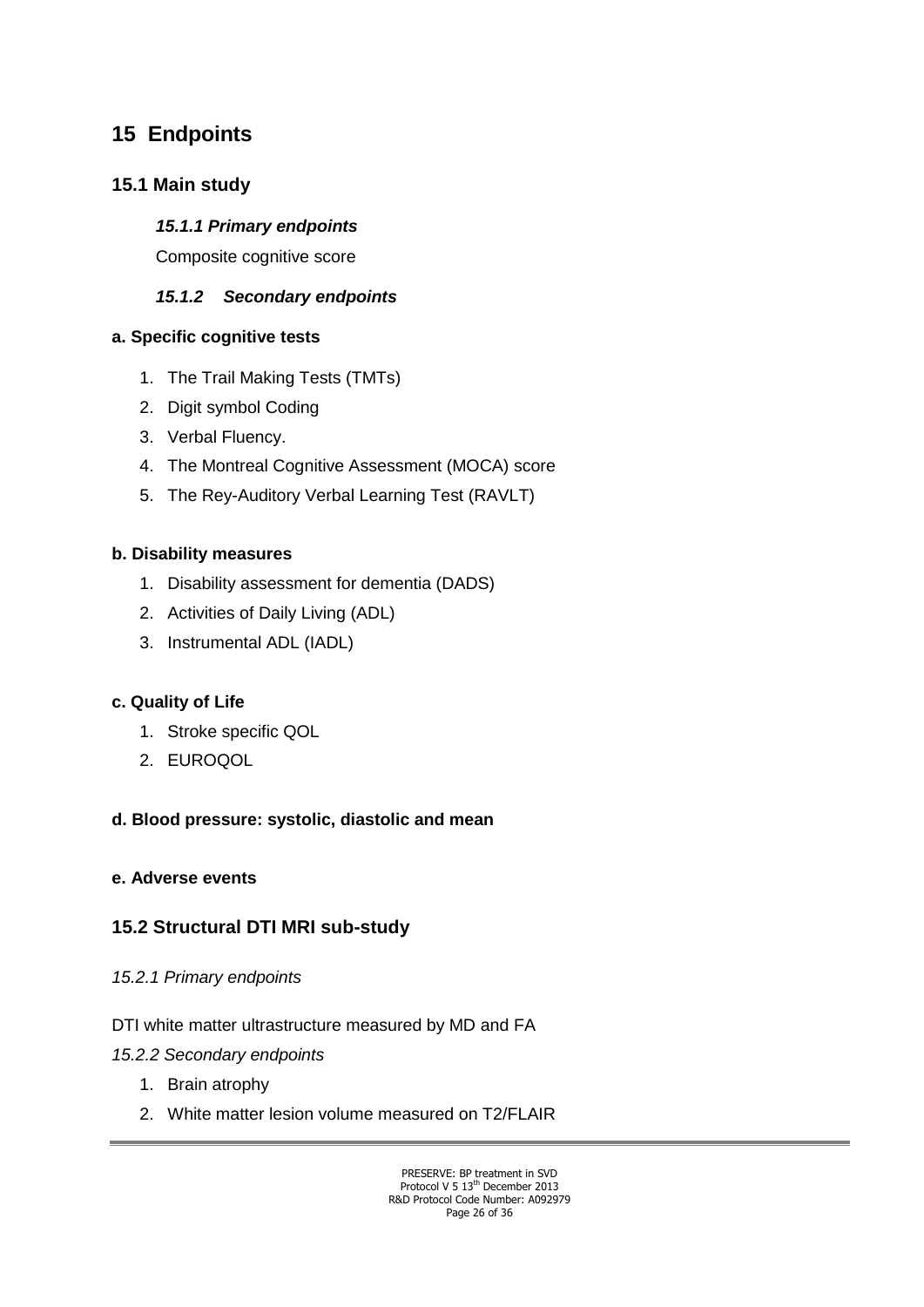## **15.3 Perfusion MRI sub-study**

*15.3.1 Primary endpoint*  Cerebral blood flow

# **16.0 Statistical analysis and sample size**

## **16.1 Sample size calculation**

### *16.1.1 Main study with cognitive endpoint*

Sample sizes are based on our pilot study in 25 individuals (30), and also informed by a review of data from our treatment trial in the genetic form of small vessel disease CADASIL(32), experience from the Newcastle SCOPE and PRoFESS COG cognition studies, and a review of the literature (16). Our endpoint in the current study will be a composite cognitive score. In our pilot study we used a similar executive function composite score based on a choice reaction time test, a verbal fluency test, a digit span test, and the difference between the TMT-B and TMT-A times, and the difference between the TMT-B and trail testing motor speed times. Cognitive testing in multicentre studies has higher variance than in single centre studies and therefore we have increased the sigma used below (standard deviation of the outcome measurement in the control group) by 30% from those values we obtained from our single centre pilot study. Calculations were performed in PS Power and Sample Size Calculations Version 3.0, January 2009 (http://biostat.mc.vanderbilt.edu/PowerSampleSize), with a two-sided significance level of 5% and power of 90%. We have estimated final numbers after assuming an attrition rate of 10%.

|       |       | Power 0.8 |     |       | Power 0.9 |     |     |
|-------|-------|-----------|-----|-------|-----------|-----|-----|
| delta | sigma | M         |     | $N-A$ | M         | N   | N-A |
| 0.065 | 0.196 | 144       | 288 | 316   | 192       | 384 | 422 |

 $delta =$  difference between control and intervention groups in the feasibility study

sigma = standard deviation of the outcome measurement in the control group

 $M =$  number of subjects required in each group

 $n =$  total number of subjects required in study

 $N-A$  = total number of subjects after accounting for attrition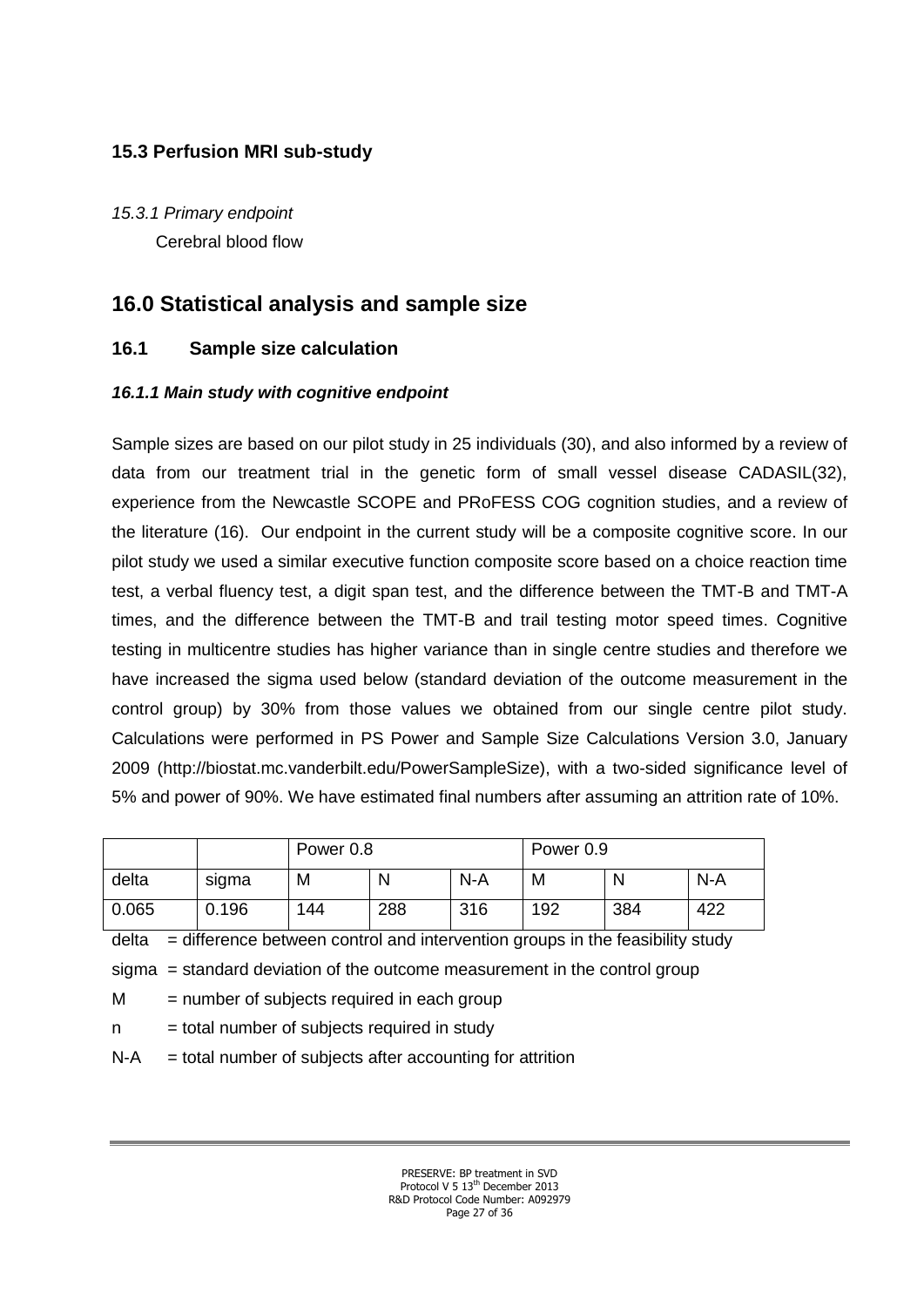#### *16.1.2 DTI-MRI substudy*

We will include 180 subjects (90 in each arm) in this substudy; sample sizes are based on FA values from our DTI longitudinal study. With p<0.05, and power of 0.9, and with SD in control group of 6.0 x 10-3 and difference between 2 interventions of 3.1x10-3 we require 80 in each group ie 160 total, which we have increased by 12.5 % ( a figure based on our SCANS prospective MRI study) to 180 to account for attrition.

## *16.1.3 Perfusion substudy*

Global CBF, and white and grey matter CBF will be determined. We will determine whether there are significant differences in change in CBF between the two groups. In our recent COGFAST study we used our ASL method in elderly controls (n=30, mean age 83 +/- 2.4 years) and measured white and grey matter. Values were: grey matter 41.7 +/- 10.3 ml/100g/min, white matter WM: 23.8 +/- 5.3 ml/100g/min. Based on this WM data and with our planned group sizes of 30 per group (60 total) we will have a power of 0.9 to detect a reduction in WM CBF 24% at p=0.01.

## <span id="page-27-0"></span>**16.2 Statistical analysis plan**

## <span id="page-27-1"></span>*16.2.1 Primary endpoint analysis*

To avoid bias due to multiple testing of the large number of neuropsychological tests a composite executive function score will be calculated by averaging z scores (calculated using the DKEFS normative data) for the Trail Making, Digit Symbol Coding and Verbal Fluency tests. For Trail Making adjusted outcome scores will be the difference between the TMT-B and TMT-A times and the difference between the TMT-B and motor speed. Data will be analysed on an intention to treat basis.

The primary analysis will be change between baseline and year 2.

The primary analysis will be intention to treat after patients excluded after review of the screening scan for not having small vessel disease/lacunar infarction have been excluded

A per protocol analysis will also be performed.

PRESERVE: BP treatment in SVD Protocol V 5 13<sup>th</sup> December 2013 R&D Protocol Code Number: A092979 Page 28 of 36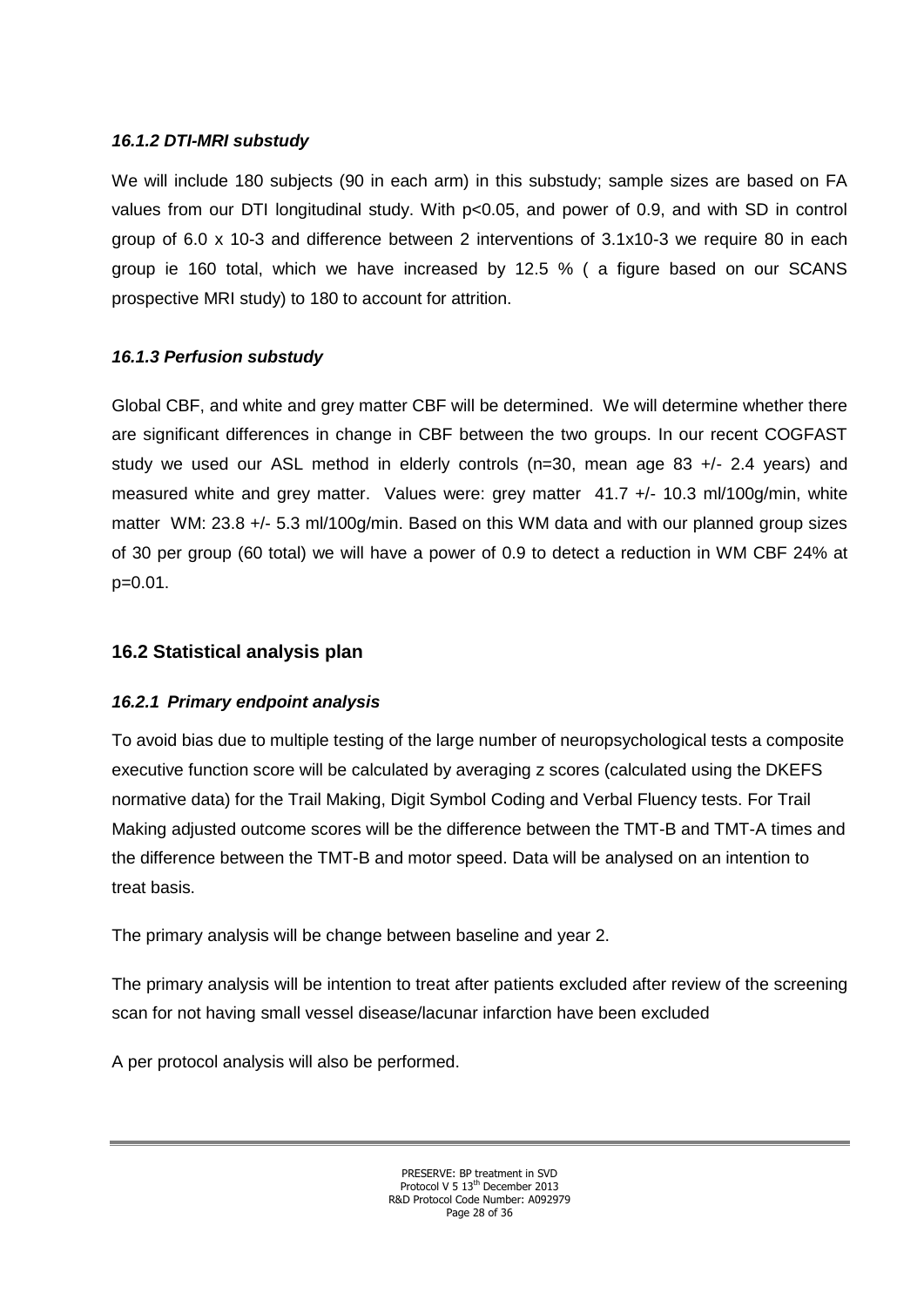#### <span id="page-28-0"></span>*16.2.2 Secondary endpoint analysis*

The secondary endpoint analysis will be intention to treat after patients excluded after review of the screening scan for not having small vessel disease/lacunar infarction have been excluded

A per protocol analysis will also be performed.

## **16.3 Randomisation**

There may be differences between sites in MRI system characteristics and for this reason randomisation to the MRI substudy is stratified by site.

# <span id="page-28-1"></span>**17. Committees in involved in the trial**

**1. Trial Management Group (TMG)** – This will be responsible for day-to-day management of the trial and will comprise the CI, the trial manager, and study clinical research fellows and neuropsychologist. They will co-ordinate regular teleconferences (eg monthly) with co-ordinating staff from St. George's University of London, University of Cambridge, Oxford University and Newcastle University. The role of the group is to monitor all aspects of the conduct and progress of the trial, ensure that the protocol is adhered to and take appropriate action to safeguard participants and the quality of the trial itself.

**2. Trial Steering Committee (TSC)** - This will provides overall supervision of the trial and ensures that it is being conducted in accordance with the principles of GCP and the relevant regulations.

**3. Independent Data Monitoring Committee (IDMC)** – This will regularly monitor trial progress assess whether there are any safety issues that should be brought to participants' attention or any reasons for the trial not to continue.

# <span id="page-28-3"></span><span id="page-28-2"></span>**18. Direct access to source data**

The Investigator(s)/institution(s) will permit trial-related monitoring, audits, REC review, and regulatory inspection(s), providing direct access to source data/documents. Trial participants are informed of this during the informed consent discussion. Participants will consent to provide access to their medical notes.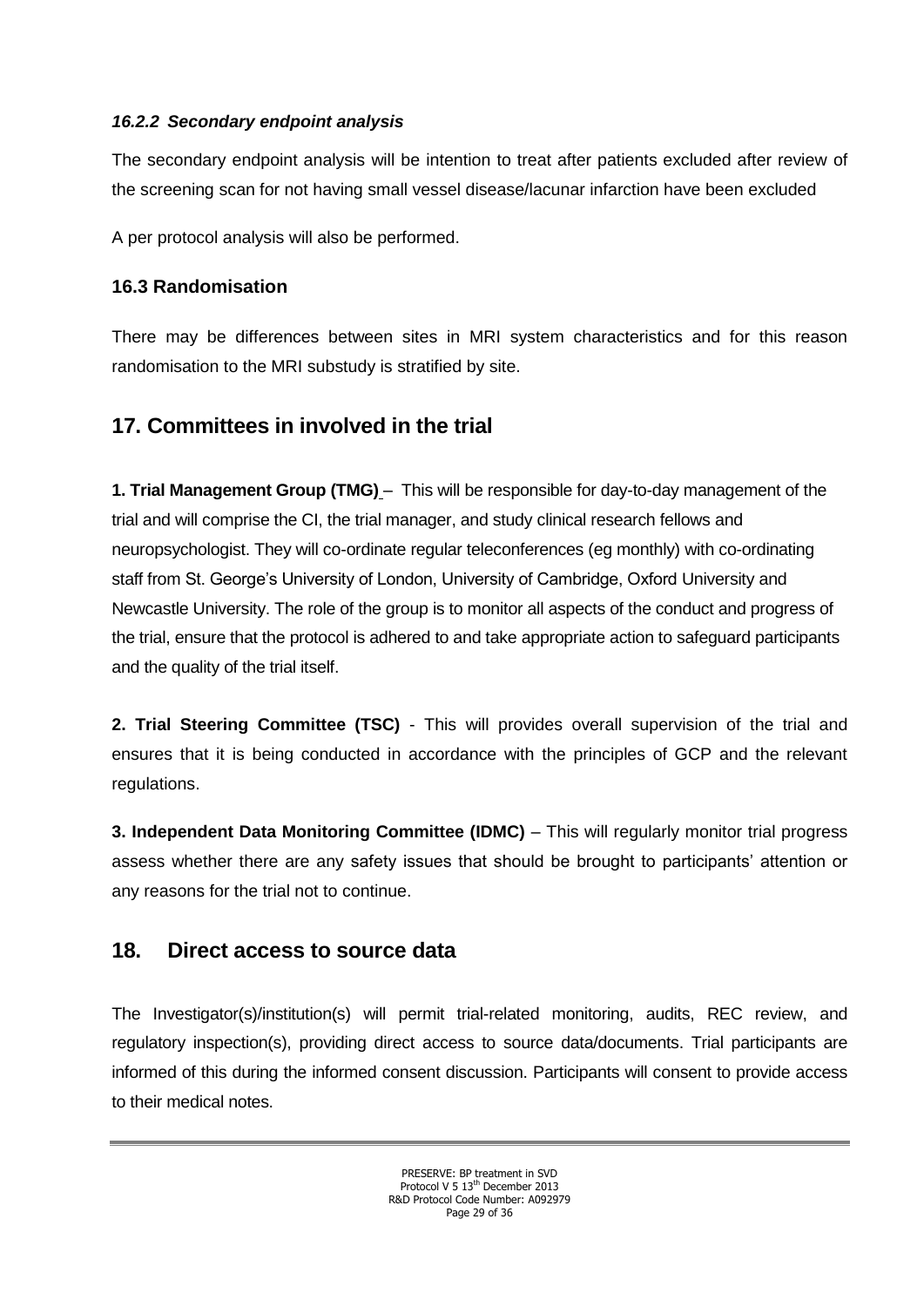# **19. Ethics and regulatory requirements**

The Sponsor will ensure that the trial protocol, Patient Information Sheet (PIS), Informed Consent Form (ICF), GP letter and submitted supporting documents have been approved by a main Research Ethics Committee (REC), prior to any patient recruitment taking place. The protocol and all agreed substantial protocol amendments, will be documented and submitted for ethical and regulatory approval prior to implementation.

Before site(s) can enrol patients into the trial, the Principal Investigator must apply for Site Specific Assessment from the Trust Research & Development (R&D) and be granted written NHS R&D approval. It is the responsibility of the Principal Investigator at each site to ensure that all subsequent amendments gain the necessary approval. This does not affect the individual clinician's responsibility to take immediate action if thought necessary to protect the health and interest of individual patients (see section 12 for details of reporting procedures/requirements).

Within 90 days after the end of the trial, the CI and Sponsor will ensure that the main REC are notified that the trial has finished. If the trial is terminated prematurely, those reports will be made within 15 days after the end of the trial.

The CI will supply a summary report of the clinical trial to the main REC within one year after the end of the trial.

# <span id="page-29-0"></span>**20. Monitoring plan for the trial**

The trial will be monitored according to the monitoring plan agreed and written by the Sponsor, based on the internal risk assessment procedure.

# <span id="page-29-1"></span>**21. Finance and funding**

The study is funded by a Stroke Association/British Heart Foundation Programme Grant.

# <span id="page-29-2"></span>**22. Insurance and indemnity**

NHS bodies are liable for clinical negligence and other negligent harm to individuals covered by their duty of care. NHS Institutions employing researchers are liable for negligent harm caused by the design of studies they initiate. The provision of such indemnity for negligent harm should be stated to the participant.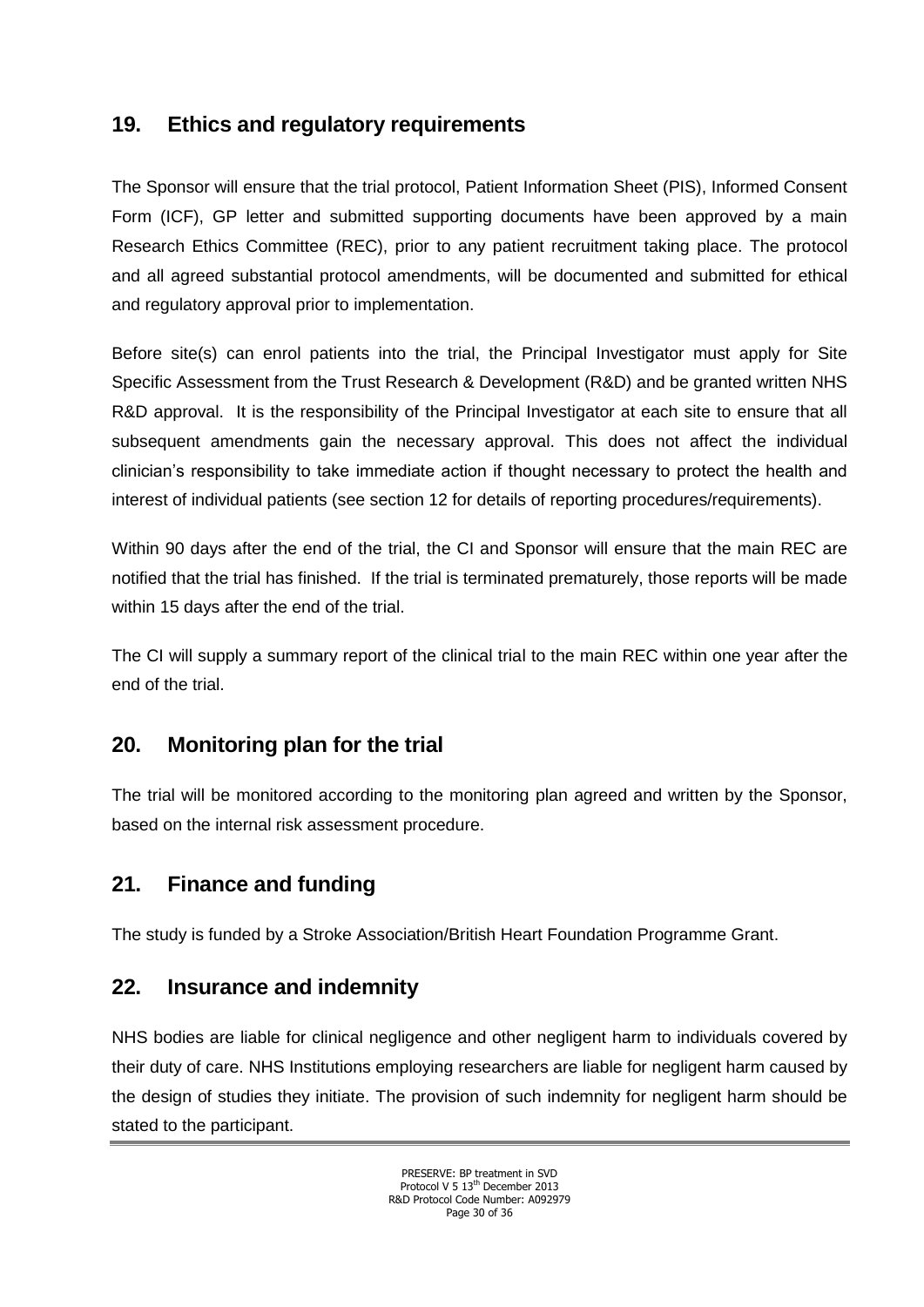# <span id="page-30-0"></span>**23. Publication policy**

Results will be published in peer reviewed journals and presented at conferences. Publications policy will be decided by the steering committee.

# <span id="page-30-1"></span>**24. Statement of compliance**

The trial will be conducted in compliance with the protocol, Sponsor's Standard Operating Procedures (SOPs), GCP and the applicable regulatory requirement(s).

The study conduct shall comply with all relevant laws of the EU if directly applicable or of direct effect and all relevant laws and statutes of the UK country in which the study site is located including but not limited to, the Human Rights Act 1998, the Data Protection Act 1998, the Medicines Act 1968, the Medicines for Human Use (Clinical Trial) Regulations 2004, and with all relevant guidance relating to medicines and clinical studies from time to time in force including, but not limited to, the ICH GCP**,** the World Medical Association Declaration of Helsinki entitled 'Ethical Principles for Medical Research Involving Human Subjects' (2008 Version), the NHS Research Governance Framework for Health and Social Care (Version 2, April 2005).

This study will be conducted in compliance with the protocol approved by the REC and according to GCP standards. No deviation from the protocol will be implemented without the prior review and approval of the Sponsor and REC except where it may be necessary to eliminate an immediate hazard to a research subject. In such case, the deviation will be reported to the Sponsor and REC as soon as possible.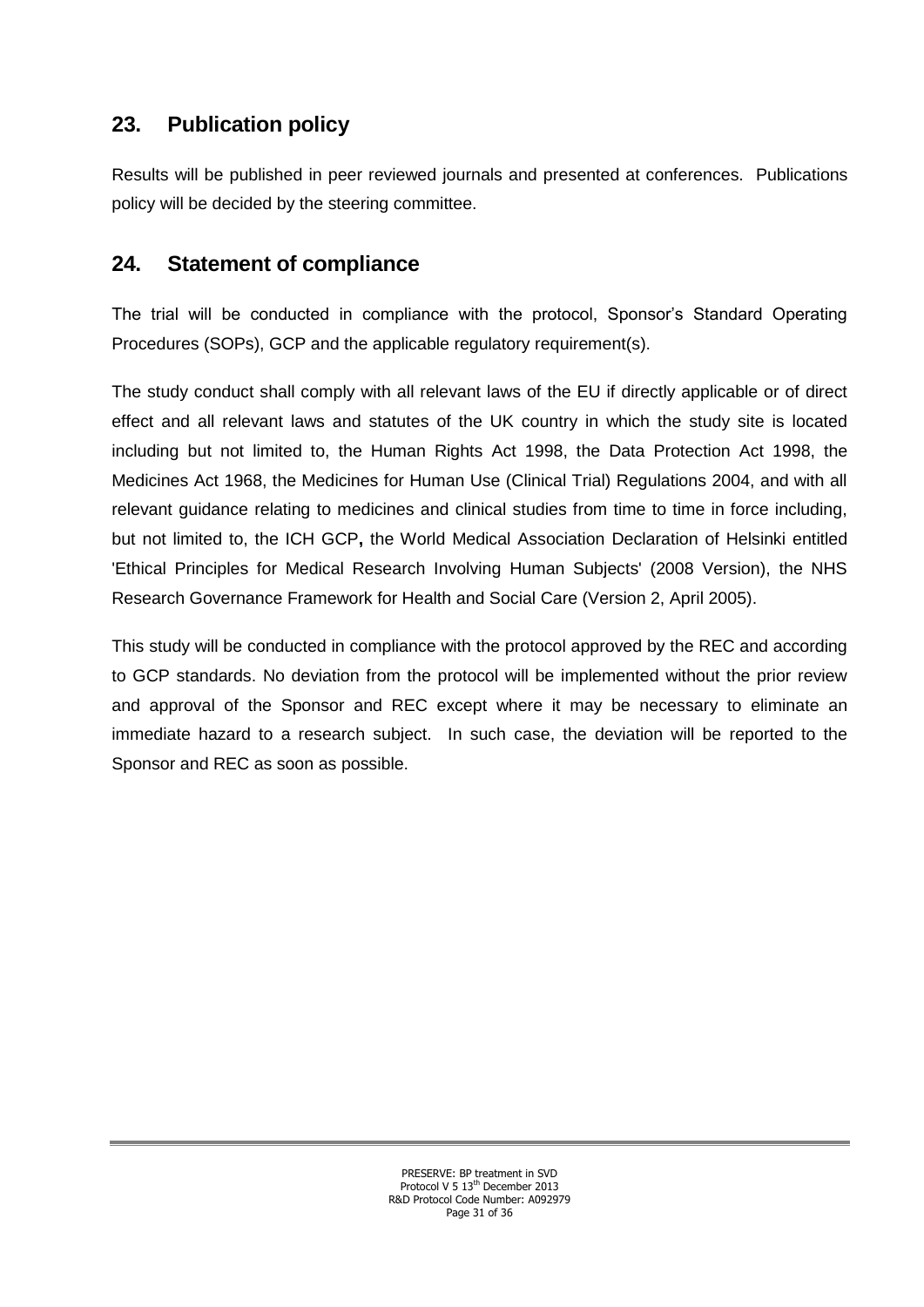## **25. References**

1. Román GC, Erkinjuntti T, Wallin A, Pantoni L, Chui HC. [Subcortical ischaemic vascular](http://www.ncbi.nlm.nih.gov/pubmed/12849365)  [dementia.](http://www.ncbi.nlm.nih.gov/pubmed/12849365) Lancet Neurol. 2002;1:426-36.

2 O'Brien JT, Erkinjuntti T, Reisberg B, Roman G, Sawada T, Pantoni L, Bowler JV, Ballard C, DeCarli C, Gorelick PB, Rockwood K, Burns A, Gauthier S, DeKosky ST. Vascular cognitive impairment. Lancet Neurol. 2003;2:89-98.

3. Graham NL, Emery T, Hodges JR. Distinctive cognitive profiles in Alzheimer's disease and subcortical vascular dementia. J Neurol Neurosurg Psychiatry 2004;75:61-71

4. O'Sullivan M, Morris RG, Markus HS. Brief Cognitive Assessment for Patients with Cerebral Small Vessel Disease. J Neurol Neurosurg Psychiatry 2005;76:1140-5.

5. Brookes RL, Hannesdottir K, Lawrence R, Morris RG, Markus HS. The Brief Memory and Executive Test (BMET): A rapid cognitive screening test for vascular cognitive impairment.(submitted)

6. [Jokinen H,](http://www.ncbi.nlm.nih.gov/pubmed?term=%22Jokinen%20H%22%5BAuthor%5D) [Kalska H,](http://www.ncbi.nlm.nih.gov/pubmed?term=%22Kalska%20H%22%5BAuthor%5D) [Ylikoski R,](http://www.ncbi.nlm.nih.gov/pubmed?term=%22Ylikoski%20R%22%5BAuthor%5D) [Madureira S,](http://www.ncbi.nlm.nih.gov/pubmed?term=%22Madureira%20S%22%5BAuthor%5D) [Verdelho A,](http://www.ncbi.nlm.nih.gov/pubmed?term=%22Verdelho%20A%22%5BAuthor%5D) [van der Flier WM,](http://www.ncbi.nlm.nih.gov/pubmed?term=%22van%20der%20Flier%20WM%22%5BAuthor%5D) [Scheltens](http://www.ncbi.nlm.nih.gov/pubmed?term=%22Scheltens%20P%22%5BAuthor%5D)  [P,](http://www.ncbi.nlm.nih.gov/pubmed?term=%22Scheltens%20P%22%5BAuthor%5D) [Barkhof F,](http://www.ncbi.nlm.nih.gov/pubmed?term=%22Barkhof%20F%22%5BAuthor%5D) [Visser MC,](http://www.ncbi.nlm.nih.gov/pubmed?term=%22Visser%20MC%22%5BAuthor%5D) [Fazekas F,](http://www.ncbi.nlm.nih.gov/pubmed?term=%22Fazekas%20F%22%5BAuthor%5D) [Schmidt R,](http://www.ncbi.nlm.nih.gov/pubmed?term=%22Schmidt%20R%22%5BAuthor%5D) [O'Brien J,](http://www.ncbi.nlm.nih.gov/pubmed?term=%22O) [Waldemar G,](http://www.ncbi.nlm.nih.gov/pubmed?term=%22Waldemar%20G%22%5BAuthor%5D) [Wallin A,](http://www.ncbi.nlm.nih.gov/pubmed?term=%22Wallin%20A%22%5BAuthor%5D) [Chabriat](http://www.ncbi.nlm.nih.gov/pubmed?term=%22Chabriat%20H%22%5BAuthor%5D)  [H,](http://www.ncbi.nlm.nih.gov/pubmed?term=%22Chabriat%20H%22%5BAuthor%5D) [Pantoni L,](http://www.ncbi.nlm.nih.gov/pubmed?term=%22Pantoni%20L%22%5BAuthor%5D) [Inzitari D,](http://www.ncbi.nlm.nih.gov/pubmed?term=%22Inzitari%20D%22%5BAuthor%5D) [Erkinjuntti T;](http://www.ncbi.nlm.nih.gov/pubmed?term=%22Erkinjuntti%20T%22%5BAuthor%5D) [LADIS group.](http://www.ncbi.nlm.nih.gov/pubmed?term=%22LADIS%20group%22%5BCorporate%20Author%5D) Longitudinal cognitive decline in subcortical ischemic vascular disease--the LADIS Study. [Cerebrovasc Dis.](javascript:AL_get(this,%20) 2009;27:384-91.

7. Inzitari D, Pracucci G, Poggesi A, Carlucci G, Barkhof F, Chabriat H, Erkinjuntti T, Fazekas F, Ferro JM, Hennerici M, Langhorne P, O'Brien J, Scheltens P, Visser MC, Wahlund LO, Waldemar G, Wallin A, Pantoni L; LADIS Study Group. [Changes in white matter as determinant of global](http://www.ncbi.nlm.nih.gov/pubmed/19581317)  [functional decline in older independent outpatients: three year follow-up of LADIS \(leukoaraiosis](http://www.ncbi.nlm.nih.gov/pubmed/19581317)  [and disability\) study cohort.](http://www.ncbi.nlm.nih.gov/pubmed/19581317) BMJ. 2009 Jul 6;339:b2477. doi: 10.1136/bmj.b2477

8. O'Sullivan M, Morris RG, Huckstep B, Jones DK, Williams SCR, Markus HS. Diffusion tensor MRI correlates with executive dysfunction in patients with ischaemic leukoaraiosis. J Neurolog Neurosurg Psychiatry 2004;75:441-7.

9. Nitkunan A, Barrick TR, Charlton RA, Clark CA, Markus HS. Mutlimodal MRI in Cerebral Small Vessel Disease; its relationship with cognition and sensitivity to change over time. Stroke. 2008;39:1999-2005

10. Awad I, Johnson P, Spetzler R, Hodak J. Incidental subcortical lesions identified on magnetic resonance imaging in the elderly. II. Postmortem pathological correlations. Stroke 1986;17:1090- 7.

11. O'Sullivan M, Summer P, Jones D, Jarosz J, Williams S, Markus H. Normal appearing white matter in ischaemic leukoaraiosis: A diffusion tensor MRI study. Neurology 2001;57:2307-10.

12. [Khan U, Porteous L, Hassan A, Markus H.](http://www.ncbi.nlm.nih.gov/entrez/query.fcgi?db=pubmed&cmd=Retrieve&dopt=AbstractPlus&list_uids=17210627&query_hl=2&itool=pubmed_docsum) Risk factor profile of cerebral small vessel disease and its subtypes. J Neurol Neurosurg Psychiatry. 2007;78:702-6

13. Breteler MM, van Swieten JC, Bots ML, Grobbee DE, Claus JJ, van den Hout JH, et al. Cerebral white matter lesions, vascular risk factors, and cognitive function in a population-based study: the Rotterdam Study. Neurology 1994;44:1246-52.

14. Dufouil C, Chalmers C, Coskun O, Besancon V, Bousser M-G, Guillon P, et al. Effects of blood pressure lowering on cerebral white matter hyperintensities in patients with stroke. The PROGRESS (Perindopril protection against recurrent stroke study) magnetic resonance imaging substudy. Circulation. 2005; 112: 1644-1650

15. PROGRESS Collaborative Group. Randomised trial of a perindopril-based blood pressurelowering regimen among 6105 individuals with previous stroke or transient ischaemic attack. Lancet 2001; 358: 1033-1041

16. Birns J, Markus HS, Kalra L. Blood pressure reduction for vascular risk – is there a price to be paid? Stroke 2005 ;36:1308-13

> PRESERVE: BP treatment in SVD Protocol V 5 13<sup>th</sup> December 2013 R&D Protocol Code Number: A092979 Page 32 of 36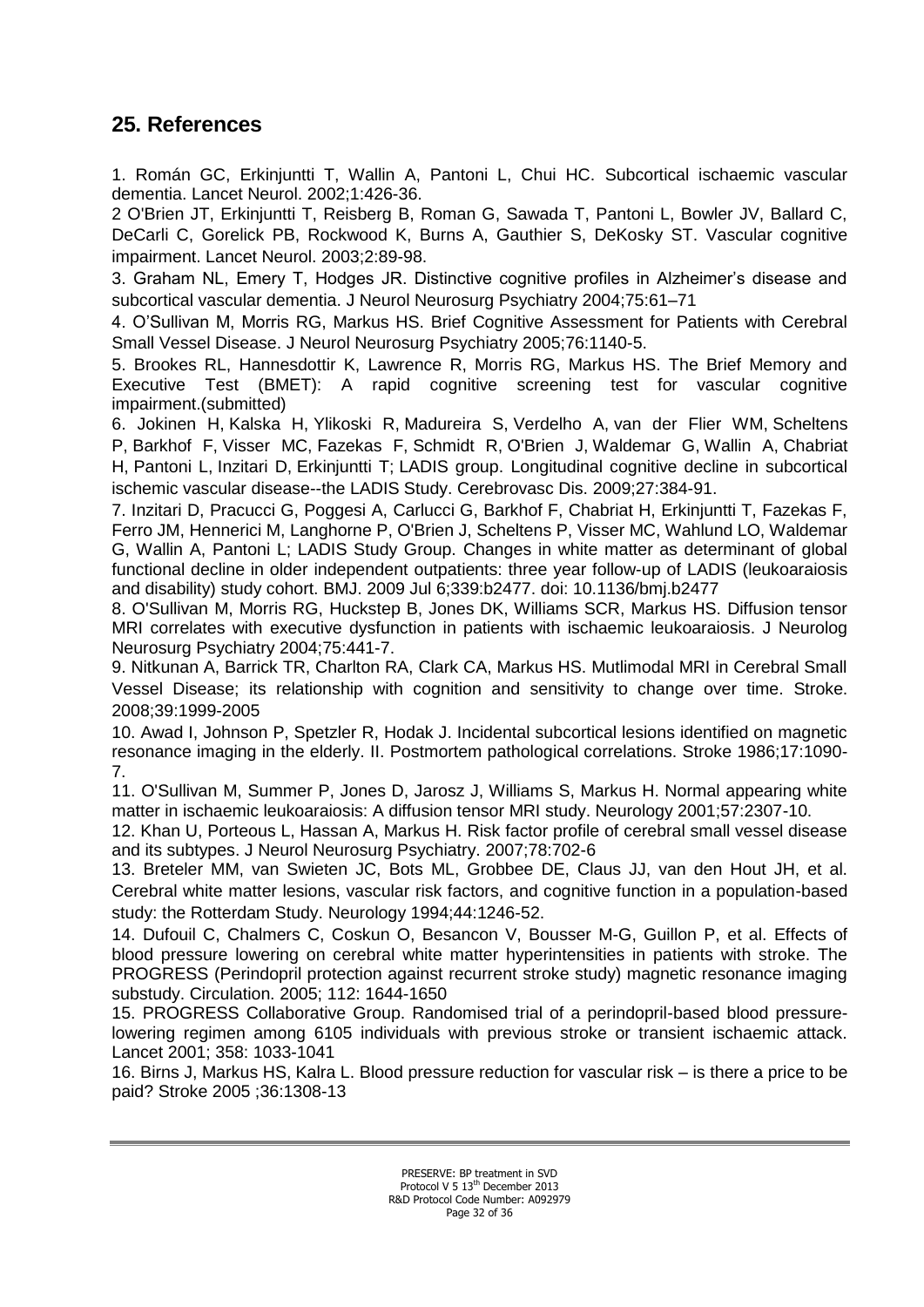17. Markus HS, Lythgoe DJ, Ostegaard L, O'Sullivan M, Williams SCR. Reduced white matter CBF in ischaemic leukoaraiosis demonstrated using quantitative exogenous contrast based perfusion MRI. J Neurol Psychiat Neurosurg 2000; 69: 48-53.

18. Yao H, Sadoshima S, Kuwabara Y, Ichiya Y, Fujishima M. Cerebral blood flow and oxygen metabolism in patients with vascular dementia of the Binswanger type. Stroke 1990;21:1694- 1699.

19. Birns J, Jarosz J, Markus HS, Kalra L. [Cerebrovascular reactivity and dynamic autoregulation](http://www.ncbi.nlm.nih.gov/pubmed/19535355?itool=EntrezSystem2.PEntrez.Pubmed.Pubmed_ResultsPanel.Pubmed_RVDocSum&ordinalpos=14)  [in ischaemic subcortical white matter disease.](http://www.ncbi.nlm.nih.gov/pubmed/19535355?itool=EntrezSystem2.PEntrez.Pubmed.Pubmed_ResultsPanel.Pubmed_RVDocSum&ordinalpos=14) J Neurol Neurosurg Psychiatry. 2009;80:1093-8.

20. Intensive blood pressure lowering increases cerebral blood flow in older subjects with hypertension. He J, Tryambake D, Firbank MJ, O'Brien JT, Ford GA, Blamire AM. 2010. Proc ISMRM 18, p 2222 (abstract)

21. Elias MF, Wolf PA, D'Agostino RB, Cobb J, White LR. Untreated blood pressure level is inversely related to cognitive functioning: The Framingham Study. Am J Epidemiol 1993;138:353–364.

22. Launer LJ, Masaki K, Petrovitch H, Foley D, Havlik RJ. The association between midlife blood pressure levels and late-life cognitive function: The Honolulu-Asia Aging Study. JAMA 1995;274:1846–1851.

23. Skoog I, Lernfelt B, Landahl S, et al. 15-year longitudinal study of blood pressure and dementia. Lancet 1996; 347:1141–1145.

24. Harrington F, Saxby BK, McKeith IG, Wesnes K, Ford GA. Cognitive performance in hypertensive and normotensive older subjects. Hypertension 2000;36:1079–1082.

25. Kalra L, Jackson SH, Swift CG. Psychomotor performance in elderly hypertensive patients. J Hum Hypertens1993;7:279–284.

26. Applegate WB, Pressel S, Wittes J, et al. Impact of the treatment of isolated systolic hypertension on behavioral variables. Results from the systolic hypertension in the elderly program. Arch Intern Med 1994;154: 2154–2160.

27. Forette F, Seux ML, Staessen JA, et al. Prevention of dementia in randomised double-blind placebo controlled Systolic Hypertension in Europe (Syst-Eur) trial. Lancet 1998;352:1347–1351.

28. Lithell H, Hansson L, Skoog I, et al. The Study on Cognition and Prognosis in the Elderly (SCOPE): principal results of a randomized double-blind intervention trial. J Hypertens 2003;21:875–886.

29. Saxby BK, Harrington F, Wesnes KA, McKeith IG, Ford GA. [Candesartan and cognitive](http://www.ncbi.nlm.nih.gov/pubmed/18458219)  [decline in older patients with hypertension: a substudy of the SCOPE trial.](http://www.ncbi.nlm.nih.gov/pubmed/18458219) Neurology. 2008;70:1858-66

30.. Birns J, Morris R, Jarosz J, Markus HS, Kalra L. [Hypertension-related cognitive decline: is](http://www.ncbi.nlm.nih.gov/pubmed/19942849?itool=EntrezSystem2.PEntrez.Pubmed.Pubmed_ResultsPanel.Pubmed_RVDocSum&ordinalpos=1)  [the time right for intervention studies?](http://www.ncbi.nlm.nih.gov/pubmed/19942849?itool=EntrezSystem2.PEntrez.Pubmed.Pubmed_ResultsPanel.Pubmed_RVDocSum&ordinalpos=1) Minerva Cardioangiol. 2009;61:813-830

31. Di Bari M, Pahor M, Franse LV, Shorr RI, Wan JY, Ferrucci L, Somes GW, Applegate WB. Dementia and disability outcomes in large hypertension trials: lessons learned from the Systolic Hypertension in the Elderly Program (SHEP) trial. American Journal of Epidemiology. 2001;153:72-78

32. [Dichgans M, Markus HS, Salloway S, Verkkoniemi A, Moline M, Wang Q, Posner H, Chabriat](http://www.ncbi.nlm.nih.gov/pubmed/18296124?ordinalpos=3&itool=EntrezSystem2.PEntrez.Pubmed.Pubmed_ResultsPanel.Pubmed_RVDocSum)  [HS.](http://www.ncbi.nlm.nih.gov/pubmed/18296124?ordinalpos=3&itool=EntrezSystem2.PEntrez.Pubmed.Pubmed_ResultsPanel.Pubmed_RVDocSum) Donepezil in patients with subcortical vascular cognitive impairment: a randomised doubleblind trial in CADASIL. Lancet Neurol. 2008;7:310-8

33. Fazekas F, Kleinert R, Offenbacher H et al. Pathologic correlates of incidental MRI white matter signal hyperintensities. Neurology 1993; 43: 1683-1689.

34. Scheltens P, Leys D, Barkhof F, Huglo D, Weinstein HC, Vermersch P, et al. Atrophy of medial temporal lobes on MRI in "probable" Alzheimer's disease and normal ageing: diagnostic value and neuropsychological correlates. Journal of Neurology, Neurosurgery & Psychiatry 1992; 55:967-972.

35. Strauss E, Sherman EMS, Spreen O. A Compendium of Neuropsychological Tests: Administration, Norms and Commentary. Oxford University Pres. 2006.

> PRESERVE: BP treatment in SVD Protocol V 5 13<sup>th</sup> December 2013 R&D Protocol Code Number: A092979 Page 33 of 36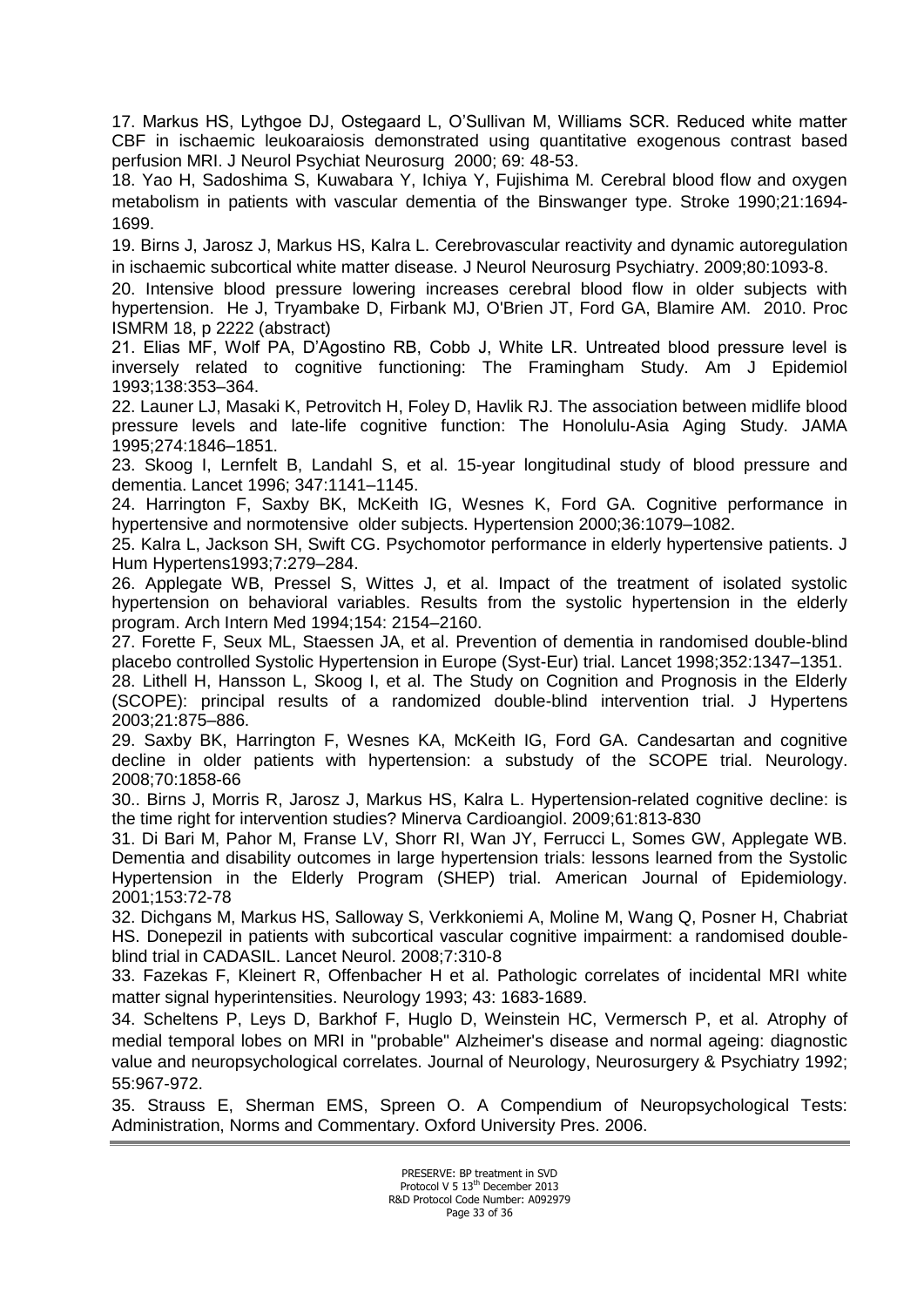36. Wechsler D. The Wechsler Adult Intelligence Scale IV. Pearson Education Inc. 2008.

37. [Nasreddine ZS,](http://www.ncbi.nlm.nih.gov/pubmed?term=%22Nasreddine%20ZS%22%5BAuthor%5D) [Phillips NA,](http://www.ncbi.nlm.nih.gov/pubmed?term=%22Phillips%20NA%22%5BAuthor%5D) [Bédirian V,](http://www.ncbi.nlm.nih.gov/pubmed?term=%22B%C3%A9dirian%20V%22%5BAuthor%5D) [Charbonneau S,](http://www.ncbi.nlm.nih.gov/pubmed?term=%22Charbonneau%20S%22%5BAuthor%5D) [Whitehead V,](http://www.ncbi.nlm.nih.gov/pubmed?term=%22Whitehead%20V%22%5BAuthor%5D) [Collin I,](http://www.ncbi.nlm.nih.gov/pubmed?term=%22Collin%20I%22%5BAuthor%5D) [Cummings](http://www.ncbi.nlm.nih.gov/pubmed?term=%22Cummings%20JL%22%5BAuthor%5D)  [JL,](http://www.ncbi.nlm.nih.gov/pubmed?term=%22Cummings%20JL%22%5BAuthor%5D) [Chertkow H.](http://www.ncbi.nlm.nih.gov/pubmed?term=%22Chertkow%20H%22%5BAuthor%5D) The Montreal Cognitive Assessment, MoCA: a brief screening tool for mild cognitive impairment. [Am Geriatr Soc.](javascript:AL_get(this,%20) 2005; 53: 695-9.

38. Van Der Elst W, Van Boxtel MPJ, Van Breukelen GJP. Rey's verbal learning test: Normative data for 1855 healthy participants aged 24-81 years and the influence of age, sex, education, and mode of presentation. J Int Neuropsychological Soc. 2005: 11 290-302.

39. Nelson HE. National Adult Reading Test, 2nd edition. NFER-Nelson Publishing Company: Berkshire, England. 1981

40. Gelinas I, Gauthier L, McIntyre MC, Gauthier S. Development of a functional measure for persons with Alzheimer's disease: The disability assessment of dementia. American Journal of Occupational Therapy. 1999; 53 471-478.

41. Williams LS, Weinberger M, Harris LE, Clark DO, Biller J. Development of a stroke-specific quality of life scale. Stroke. 1999;30:1362-9.

42. Brookes R, Willis TA, Patel B, Morris RG, Markus HS. Depression is a major predictor of quality of life in cerebral small vessel disease. (submitted)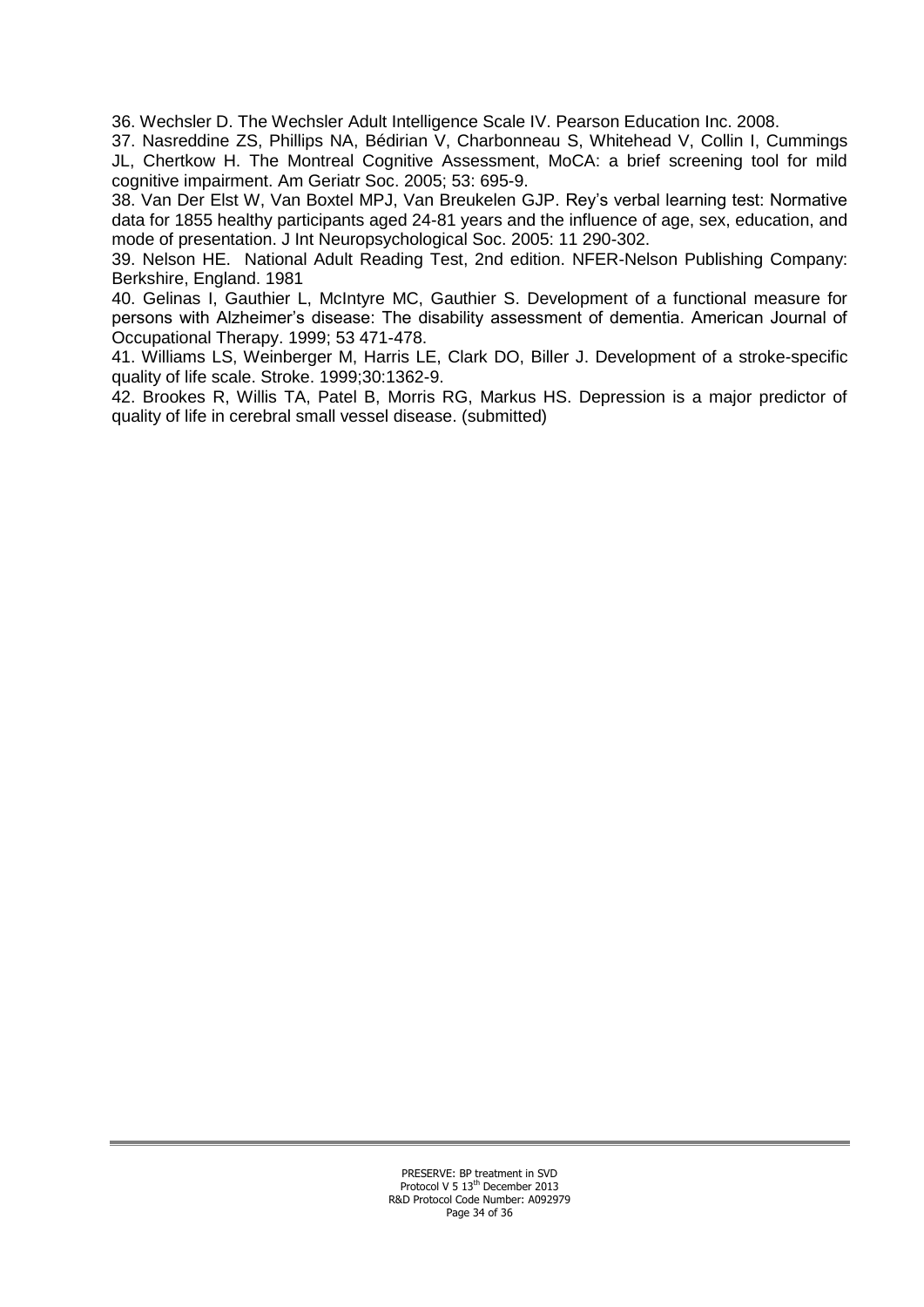### **Appendix 1:**

#### **Visit Time Windows**

After randomisation:

- Baseline assessments & cognitive tests to be carried out within 7 days
- Baseline DTI MRI to be carried out within 14 days (if applicable)
- *For sites taking part in the Perfusion sub-study, Baseline scan must take place before treatment is changed*

| Baseline to 1 month   | 1 calendar month $+/-$ 7 days    |
|-----------------------|----------------------------------|
| Baseline to 3 months  | 3 calendar months $+/- 7$ days   |
| Baseline to 6 months  | 6 calendar months $+/-$ 14 days  |
| Baseline to 12 months | 12 calendar months $+/-$ 14 days |
| Baseline to 18 months | 18 calendar months $+/-$ 14 days |
| Baseline to 24 months | 24 calendar months $+/-$ 14 days |

#### **eCRF Completion**

- All data to be entered on the eCRF within 1 week of a visit
- Queries to be resolved within 2 weeks

#### **Additional Data**

- Copies of cognitive tests and questionnaires to be sent to the coordinating centre within 2 weeks of a visit
- Copies of MRI scans to be sent within 2 weeks of scan taking place

PRESERVE: BP treatment in SVD<br>Protocol V 5 13<sup>th</sup> December 2013 R&D Protocol Code Number: A092979 Page 35 of 36